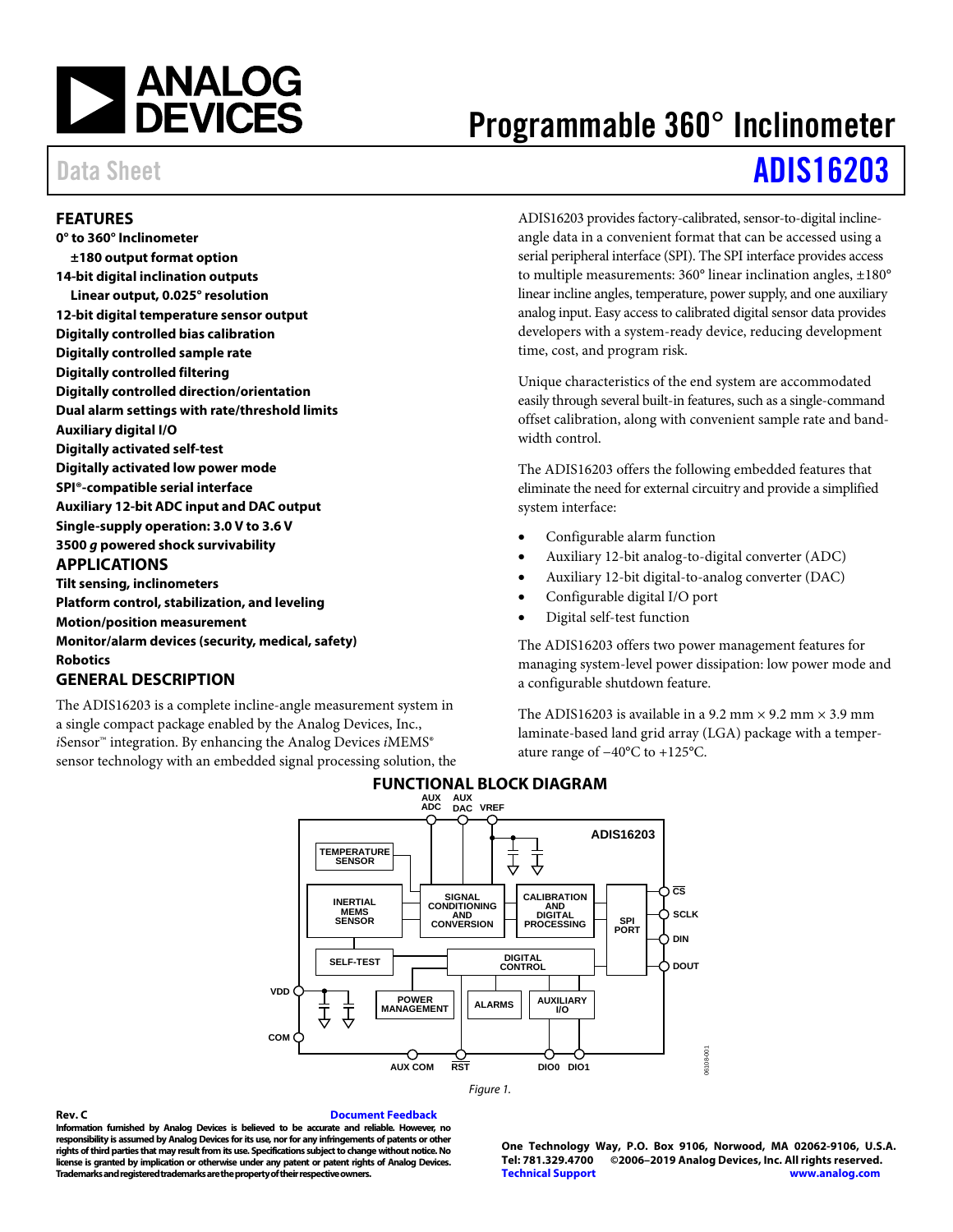# **TABLE OF CONTENTS**

# <span id="page-1-0"></span>**REVISION HISTORY**

|  |  |  |  |  |  | $3/2019$ —Rev. B to Rev. C |  |
|--|--|--|--|--|--|----------------------------|--|
|  |  |  |  |  |  | 111171722771               |  |

| Added Endnote 2 to Inclinometer, Relative Accuracy Parameter, |  |
|---------------------------------------------------------------|--|
|                                                               |  |
|                                                               |  |
|                                                               |  |
|                                                               |  |

#### 7/2018-Rev. A to Rev. B

| Changed Applications Section to Applications Information |  |
|----------------------------------------------------------|--|
|                                                          |  |
| Deleted Power-On Reset Operation Section, Figure 33,     |  |
| Second-Level Assembly Section, Figure 34, and Table 24;  |  |
|                                                          |  |

| Grounding and Board Layout Recommendations 24 |
|-----------------------------------------------|
|                                               |
|                                               |
|                                               |
|                                               |
|                                               |
|                                               |
|                                               |

Added Power Supply Considerations Section, Power-On-Reset Function Section, Transient Current from VDD Ramp Rate 

1/2010-Rev. 0 to Rev. A

8/2006-Revision 0: Initial Version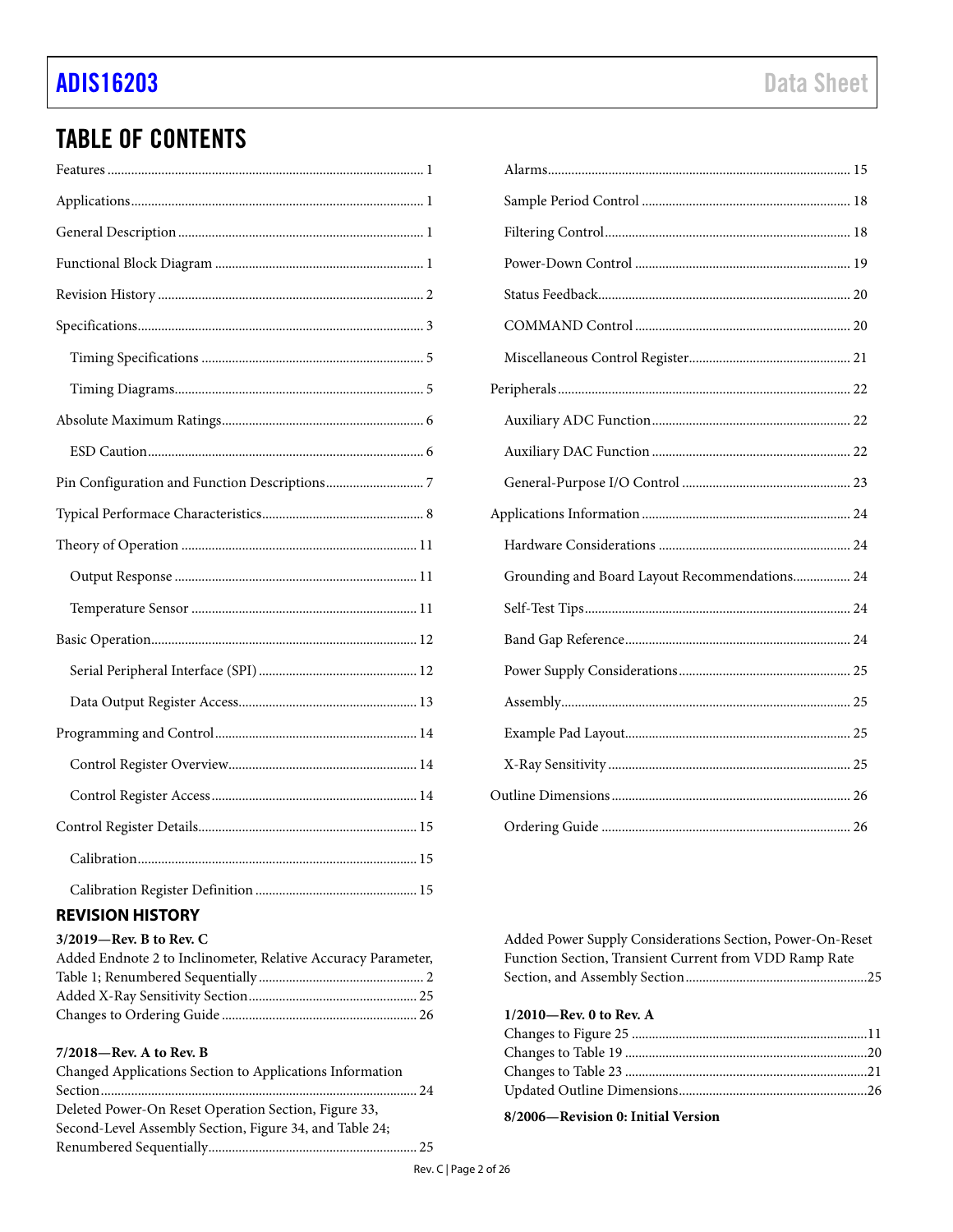# <span id="page-2-0"></span>**SPECIFICATIONS**

 $T_A = -40^{\circ}\text{C}$  to +125°C, VDD = 3.3 V, tilt = 0°, unless otherwise noted.

### **Table 1.**

| <b>Parameter</b>                                           | <b>Conditions</b>                    | Min   | <b>Typ</b>     | <b>Max</b>  | Unit            |
|------------------------------------------------------------|--------------------------------------|-------|----------------|-------------|-----------------|
| INCLINOMETER <sup>1</sup>                                  |                                      |       |                |             |                 |
| Input Range                                                |                                      |       | 360            |             | Degrees         |
| Relative Accuracy <sup>2</sup>                             | 25°C, maximum filter setting         |       | ±0.6           |             | Degrees         |
| Sensitivity                                                | $25^{\circ}$ C                       |       | 0.025          |             | Degrees/LSB     |
| <b>Accuracy Temperature Coefficient</b>                    |                                      |       | ±0.0167        |             | Degrees/°C      |
| <b>NOISE PERFORMANCE</b>                                   |                                      |       |                |             |                 |
| <b>Output Noise</b>                                        | At 25°C, no averaging                |       | 1.0            |             | Degrees rms     |
|                                                            | At 25°C, maximum averaging           |       | 0.1            |             | Degrees rms     |
| <b>Noise Density</b>                                       | At 25°C, no averaging                |       | 0.037          |             | Degrees/√Hz rms |
| <b>FREQUENCY RESPONSE</b>                                  |                                      |       |                |             |                 |
| Sensor Bandwidth                                           |                                      |       | 2250           |             | Hz              |
| <b>Sensor Resonant Frequency</b>                           |                                      |       | 5.5            |             | kHz             |
| SELF-TEST STATE                                            |                                      |       |                |             |                 |
| Output Change When Active                                  | At 25°C                              |       | 34             |             | Degrees         |
| <b>TEMPERATURE SENSOR</b>                                  |                                      |       |                |             |                 |
| Output at 25°C                                             |                                      |       | 1278           |             | <b>LSB</b>      |
| <b>Scale Factor</b>                                        |                                      |       | $-2.13$        |             | $LSB$ /°C       |
| <b>ADC INPUT</b>                                           |                                      |       |                |             |                 |
| Resolution                                                 |                                      |       | 12             |             | <b>Bits</b>     |
| <b>Integral Nonlinearity</b>                               |                                      |       | ±2             |             | <b>LSB</b>      |
| <b>Differential Nonlinearity</b>                           |                                      |       | ±1             |             | <b>LSB</b>      |
| <b>Offset Error</b>                                        |                                      |       | ±4             |             | <b>LSB</b>      |
| <b>Gain Error</b>                                          |                                      |       | ±2             |             | <b>LSB</b>      |
| Input Range                                                |                                      | 0     |                | 2.5         | V               |
| <b>Input Capacitance</b>                                   | During acquisition                   |       | 20             |             | pF              |
| ON-CHIP VOLTAGE REFERENCE                                  |                                      |       | 2.5            |             | V               |
| Accuracy                                                   | At $25^{\circ}$ C                    | $-10$ |                | $+10$       | mV              |
| Reference Temperature Coefficient                          |                                      |       | ±40            |             | ppm/°C          |
| Output Impedance                                           |                                      |       | 70             |             | Ω               |
| <b>DAC OUTPUT</b>                                          | 5 kΩ/100 pF to GND                   |       |                |             |                 |
| Resolution                                                 |                                      |       | 12             |             | <b>Bits</b>     |
| Relative Accuracy                                          | For Code 101 to Code 4095            |       | 4              |             | LSB             |
| <b>Differential Nonlinearity</b>                           |                                      |       | 1              |             | LSB             |
| <b>Offset Error</b>                                        |                                      |       | ±5             |             | mV              |
| <b>Gain Error</b>                                          |                                      |       | ±0.5           |             | $\%$            |
| <b>Output Range</b>                                        |                                      |       | 0 to 2.5       |             | $\mathsf{V}$    |
| Output Impedance                                           |                                      |       | $\overline{2}$ |             | Ω               |
| <b>Output Settling Time</b>                                |                                      |       | 10             |             |                 |
| <b>LOGIC INPUTS</b>                                        |                                      |       |                |             | μs              |
| Input High Voltage, VINH                                   |                                      | 2.0   |                |             | v               |
| Input Low Voltage, VINL                                    |                                      |       |                | 0.8         | V               |
|                                                            |                                      |       |                |             |                 |
| Logic 1 Input Current, IINH<br>Logic 0 Input Current, IINL | $V_{IH} = VDD$<br>$V_{IL} = 0 V$     |       | ±0.2<br>$-40$  | ±1<br>$-60$ | μA              |
| Input Capacitance, CIN                                     |                                      |       | $10\,$         |             | μA              |
|                                                            |                                      |       |                |             | pF              |
| <b>DIGITAL OUTPUTS</b>                                     |                                      |       |                |             |                 |
| Output High Voltage, V <sub>OH</sub>                       | $I_{\text{SOWRCE}} = 1.6 \text{ mA}$ | 2.4   |                |             | V               |
| Output Low Voltage, Vol.                                   | $I_{SINK} = 1.6 mA$                  |       |                | 0.4         | V               |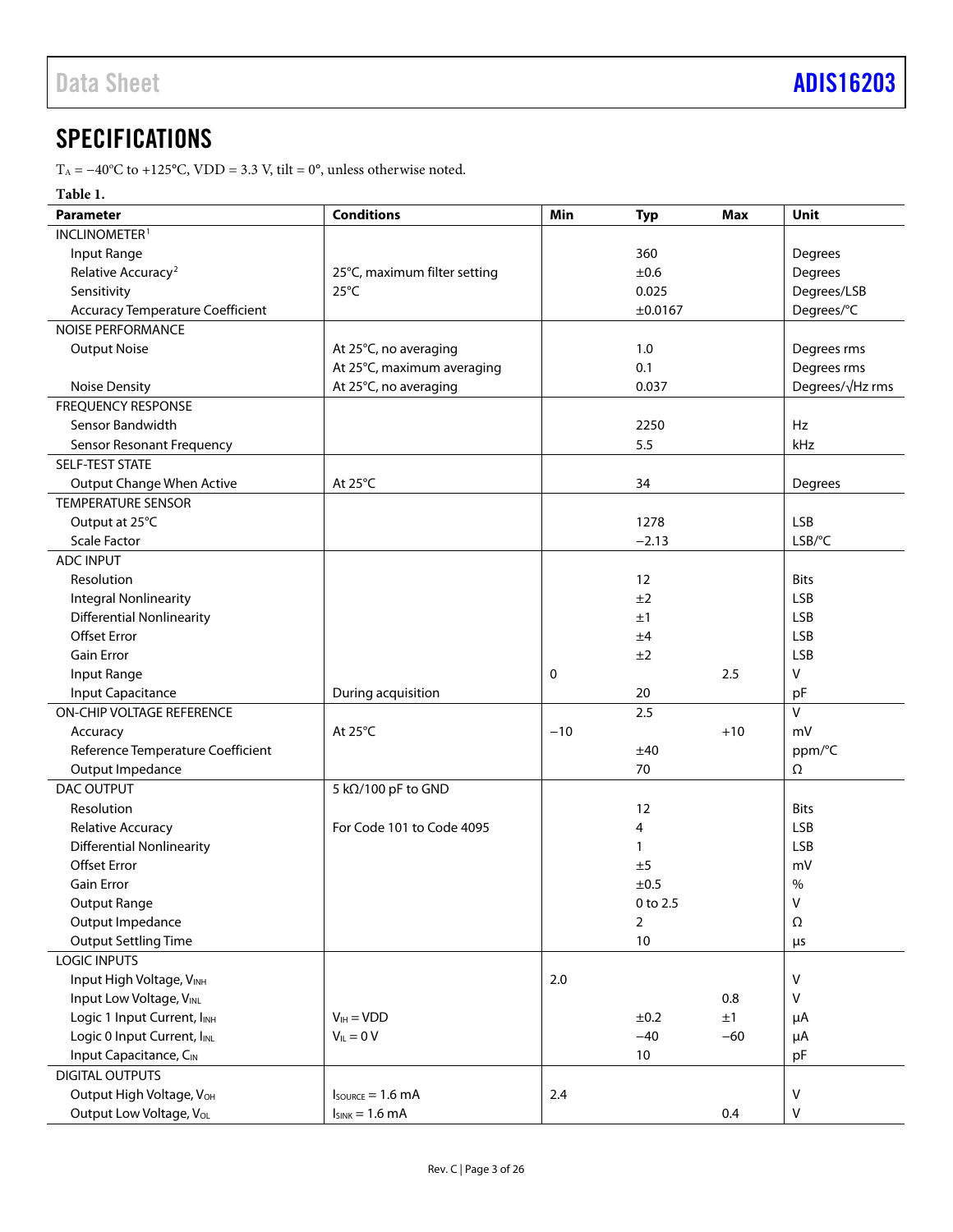# <span id="page-3-0"></span>[ADIS16203](https://www.analog.com/ADIS16203?doc=ADIS16203.pdf) Data Sheet

| <b>Parameter</b>               | <b>Conditions</b>                                                        | <b>Min</b> | Typ   | Max | <b>Unit</b> |
|--------------------------------|--------------------------------------------------------------------------|------------|-------|-----|-------------|
| <b>SLEEP TIMER</b>             |                                                                          |            |       |     |             |
| Timeout Period <sup>3</sup>    |                                                                          | 0.5        |       | 128 | Seconds     |
| <b>FLASH MEMORY</b>            |                                                                          |            |       |     |             |
| Endurance <sup>4</sup>         |                                                                          | 20,000     |       |     | Cycles      |
| Data Retention <sup>5</sup>    | $T_1 = 85^{\circ}C$                                                      | 20         |       |     | Years       |
| <b>CONVERSION RATE</b>         |                                                                          |            |       |     |             |
| <b>Minimum Conversion Time</b> |                                                                          |            | 244   |     | μs          |
| <b>Maximum Conversion Time</b> |                                                                          |            | 484   |     | ms          |
| Maximum Throughput Rate        |                                                                          |            | 4096  |     | <b>SPS</b>  |
| Minimum Throughput Rate        |                                                                          |            | 2.066 |     | <b>SPS</b>  |
| <b>POWER SUPPLY</b>            |                                                                          |            |       |     |             |
| Operating Voltage Range VDD    |                                                                          | 3.0        | 3.3   | 3.6 | V           |
| Power Supply Current           | Normal mode, SMPL TIME $\geq$ 0x08<br>$(f_5 \le 910 \text{ Hz})$ at 25°C |            | 11    | 14  | mA          |
|                                | Fast mode, SMPL_TIME ≤ 0x07<br>( $f_s \ge 1024$ Hz) at 25 °C             |            | 36    | 42  | mA          |
|                                | Sleep mode at 25°C                                                       |            | 500   | 750 | μA          |
| Turn-On Time                   |                                                                          |            | 130   |     | ms          |

<sup>1</sup> This sensor relies on the earth's gravity to provide accurate incline angle measurements. The axis of rotation must be perpendicular to the earth's gravity to maintain the factory-calibrated accuracy of the sensor.

2 X-ray exposure may degrade this performance metric.

<sup>3</sup> Guaranteed by design.

<sup>4</sup> Endurance is qualified as per JEDEC Standard 22 Method A117 and measured at −40°C, +25°C, +85°C, and +125°C.

<sup>5</sup> Retention lifetime equivalent at junction temperature (TJ) 55°C as per JEDEC Standard 22 Method A117. Retention lifetime decreases with junction temperature.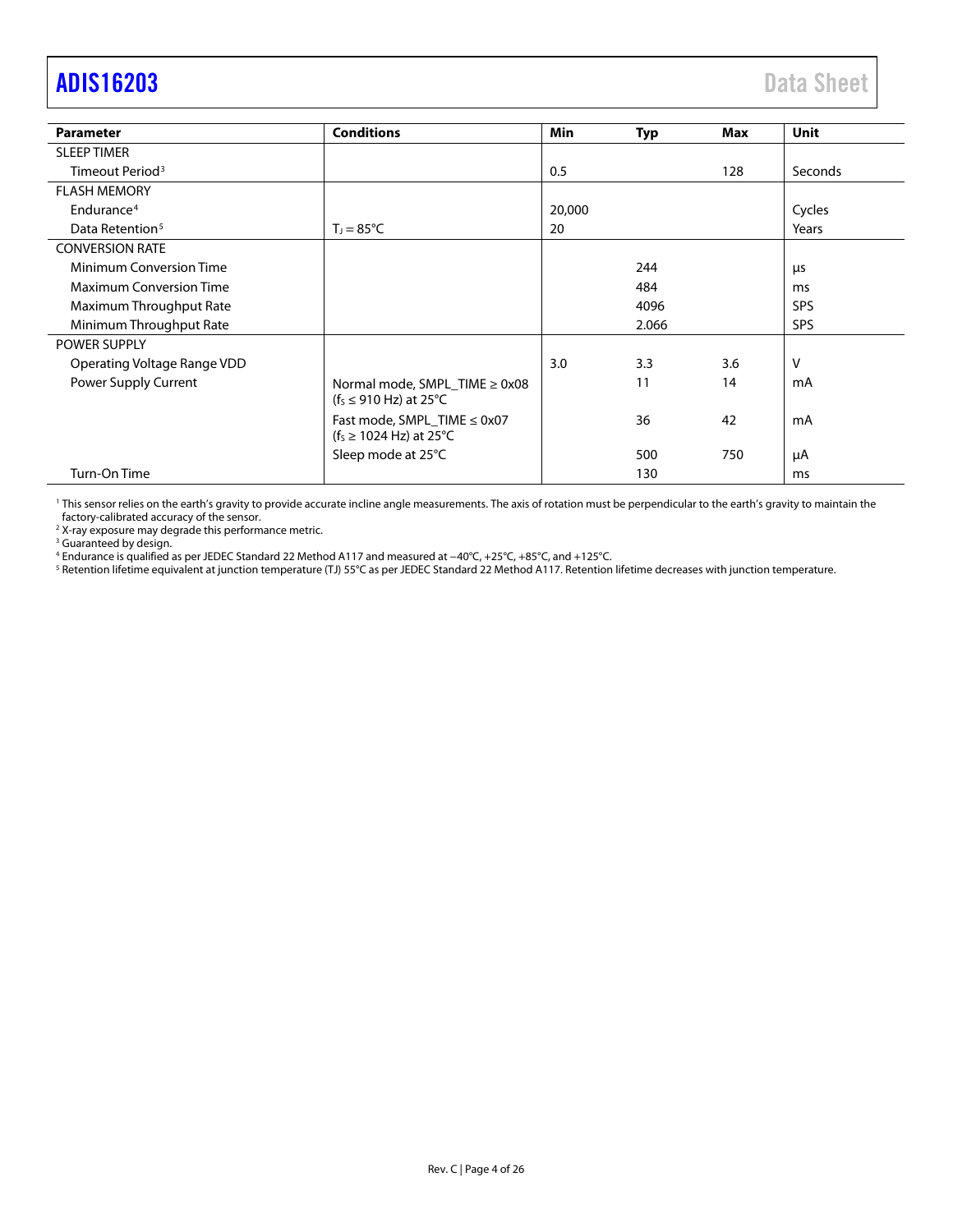### <span id="page-4-0"></span>**TIMING SPECIFICATIONS**

T<sub>A</sub> = +25°C, VDD = 3.3 V, tilt = 0°, unless otherwise noted.

#### <span id="page-4-2"></span>**Table 2.**

| <b>Parameter</b>        | <b>Description</b>                                                                   | Min <sup>1</sup> | Typ | Max  | <b>Unit</b> |
|-------------------------|--------------------------------------------------------------------------------------|------------------|-----|------|-------------|
| fscuk                   | Fast mode, SMPL TIME $\leq$ 0x07 (f <sub>S</sub> $\geq$ 1024 Hz)                     | 0.01             |     | 2.5  | <b>MHz</b>  |
|                         | Normal mode, SMPL_TIME $\geq$ 0x08 (fs $\leq$ 910 Hz)                                | 0.01             |     | 1.0  | <b>MHz</b>  |
| <b><i>LDATARATE</i></b> | Chip select period, fast mode, SMPL_TIME $\leq$ 0x07 (f <sub>s</sub> $\geq$ 1024 Hz) | 40               |     |      | μs          |
|                         | Chip select period, normal mode, SMPL_TIME $\geq$ 0x08 (fs $\leq$ 910 Hz)            | 100              |     |      | μs          |
| tcs                     | Chip select to clock edge                                                            | 48.8             |     |      | ns          |
| t <sub>DAV</sub>        | Data output valid after SCLK falling edge <sup>2</sup>                               |                  |     | 100  | ns          |
| $t_{DSU}$               | Data input setup time before SCLK rising edge                                        | 24.4             |     |      | ns          |
| <b>t</b> <sub>DHD</sub> | Data input hold time after SCLK rising edge                                          | 48.8             |     |      | ns          |
| $t_{DF}$                | Data output fall time                                                                |                  |     | 12.5 | ns          |
| t <sub>DR</sub>         | Data output rise time                                                                |                  | 5   | 12.5 | ns          |
| tses                    | CS high after SCLK edge <sup>3</sup>                                                 | 5                |     |      | ns          |

<sup>1</sup> Guaranteed by design, not production tested.

<sup>2</sup> The MSB presents an exception to this parameter. The MSB clocks out on the falling edge of  $\overline{CS}$ . The rest of the DOUT bits are clocked after the falling edge of SCLK and are governed by this specification.

 $^3$  This parameter may need to be expanded to allow for proper capture of the LSB. After CS goes high, the DOUT line goes into a high impedance state.

### <span id="page-4-3"></span><span id="page-4-1"></span>**TIMING DIAGRAMS**



<span id="page-4-4"></span>*Figure 3. SPI Timing, Utilizing SPI Settings Typically Identified as Phase = 1, Polarity = 1*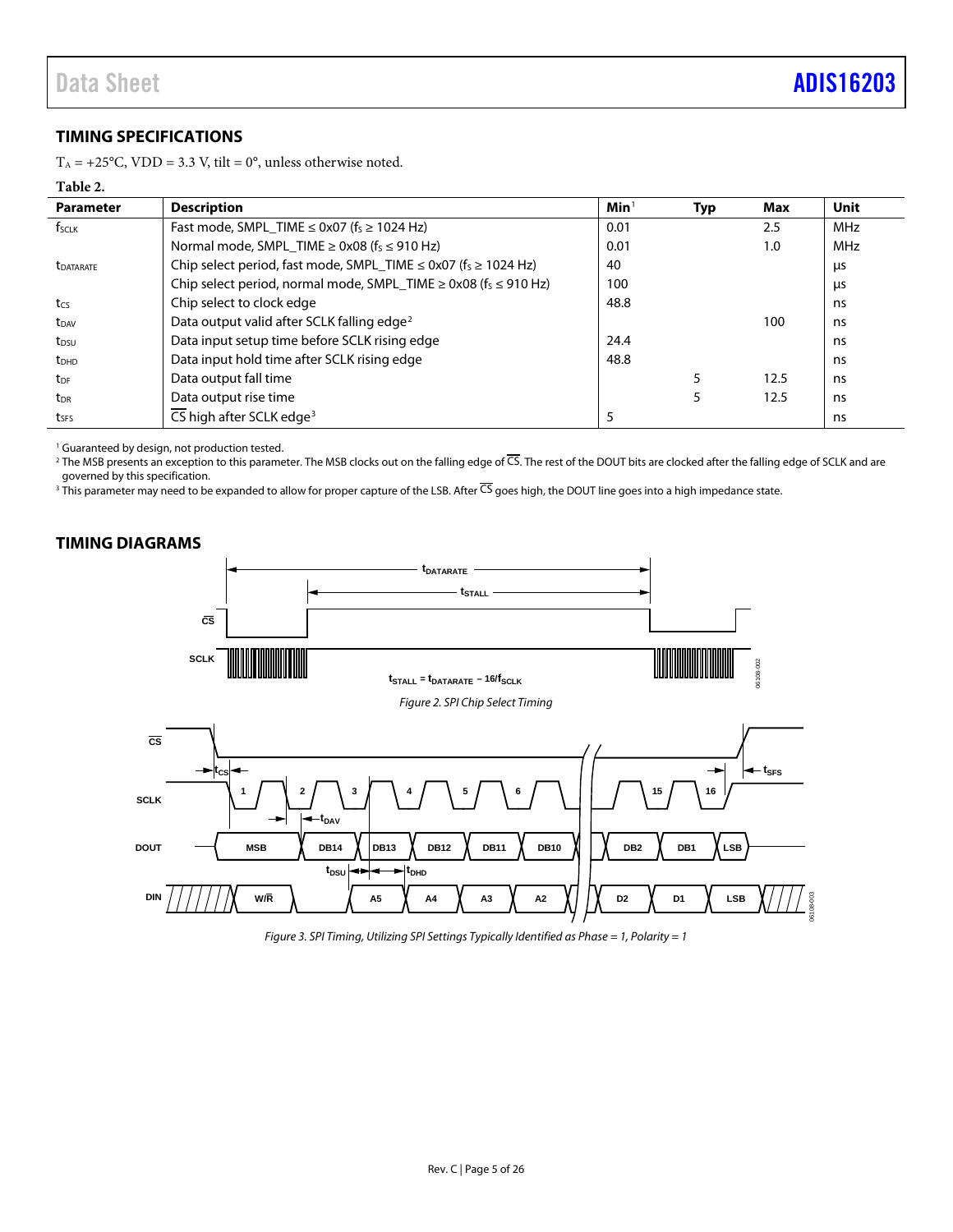# <span id="page-5-0"></span>ABSOLUTE MAXIMUM RATINGS

**Table 3.**

| <b>Parameter</b>                    | Rating                               |
|-------------------------------------|--------------------------------------|
| Acceleration (Any Axis, Unpowered)  | 3500 $q$                             |
| Acceleration (Any Axis, Powered)    | 3500 $q$                             |
| VDD to COM                          | $-0.3 V$ to $+7.0 V$                 |
| Digital Input/Output Voltage to COM | $-0.3$ V to $+5.5$ V                 |
| Analog Inputs to COM                | $-0.3$ V to VDD + 0.3 V              |
| <b>Operating Temperature Range</b>  | $-40^{\circ}$ C to $+125^{\circ}$ C  |
| Storage Temperature Range           | $-65^{\circ}$ C to +150 $^{\circ}$ C |

Stresses at or above those listed under Absolute Maximum Ratings may cause permanent damage to the product. This is a stress rating only; functional operation of the product at these or any other conditions above those indicated in the operational section of this specification is not implied. Operation beyond the maximum operating conditions for extended periods may affect product reliability.

### **Table 4. Package Characteristics**

| Package Type    | θи                | $\theta$ JC      | Device Weight |  |  |
|-----------------|-------------------|------------------|---------------|--|--|
| 16-Terminal LGA | $250^{\circ}$ C/W | $25^{\circ}$ C/W | 0.6a          |  |  |

### <span id="page-5-1"></span>**ESD CAUTION**



ESD (electrostatic discharge) sensitive device. Charged devices and circuit boards can discharge without detection. Although this product features patented or proprietary protection circuitry, damage may occur on devices subjected to high energy ESD.<br>Therefore, proper ESD precautions should be taken to avoid performance degradation or loss of functionality.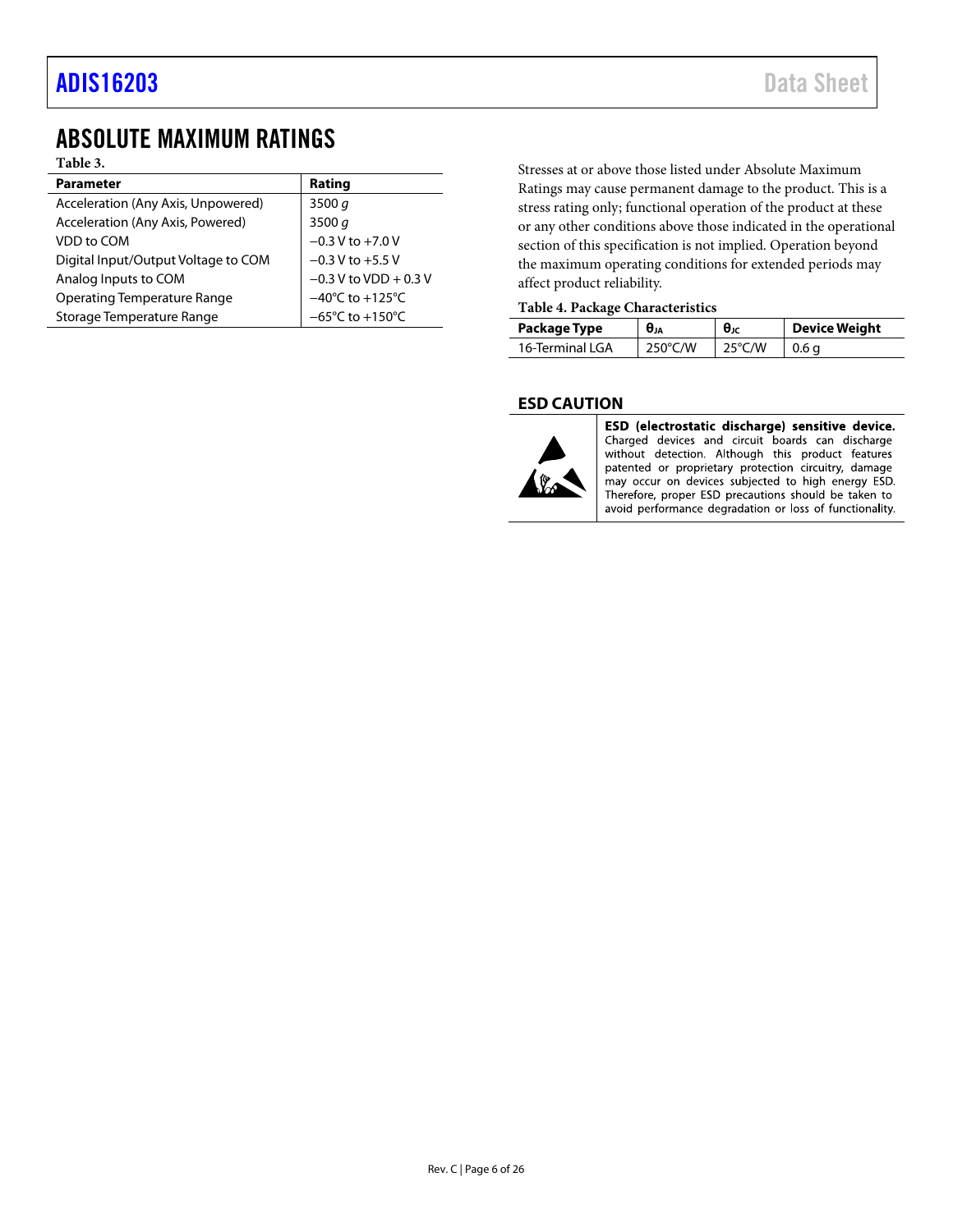# <span id="page-6-0"></span>PIN CONFIGURATION AND FUNCTION DESCRIPTIONS



### **Table 5. Pin Function Descriptions**

| Pin No.        | <b>Mnemonic</b>   | Type <sup>1</sup> | <b>Description</b>                                                                  |
|----------------|-------------------|-------------------|-------------------------------------------------------------------------------------|
| $\mathbf{1}$   | <b>SCLK</b>       |                   | <b>SPI Serial Clock.</b>                                                            |
| $\overline{2}$ | <b>DOUT</b>       | O                 | SPI Data Out.                                                                       |
| $\overline{3}$ | <b>DIN</b>        |                   | SPI Data In.                                                                        |
| 4              | <b>CS</b>         |                   | SPI Chip Select, Active Low. This input frames the serial data transfer.            |
| 5, 6           | <b>DIO0, DIO1</b> | 1/O               | Multifunction Digital I/O Pin.                                                      |
| 7, 11          | <b>NC</b>         |                   | No Connect.                                                                         |
| 8, 10          | AUX COM           | S                 | Auxiliary Grounds. Connect to GND for proper operation.                             |
| 9              | <b>RST</b>        |                   | Reset, Active Low. This input resets the embedded microcontroller to a known state. |
| 12             | AUX DAC           | O                 | Auxiliary DAC Analog Voltage Output.                                                |
| 13             | VDD.              | S                 | +3.3 V Power Supply.                                                                |
| 14             | AUX ADC           |                   | Auxiliary ADC Analog Input Voltage.                                                 |
| 15             | <b>VREF</b>       | O                 | Precision Reference Output.                                                         |
| 16             | <b>COM</b>        | S                 | Common. Reference point for all circuitry in the ADIS16203.                         |

 $1 S =$  supply, O = output, I = input.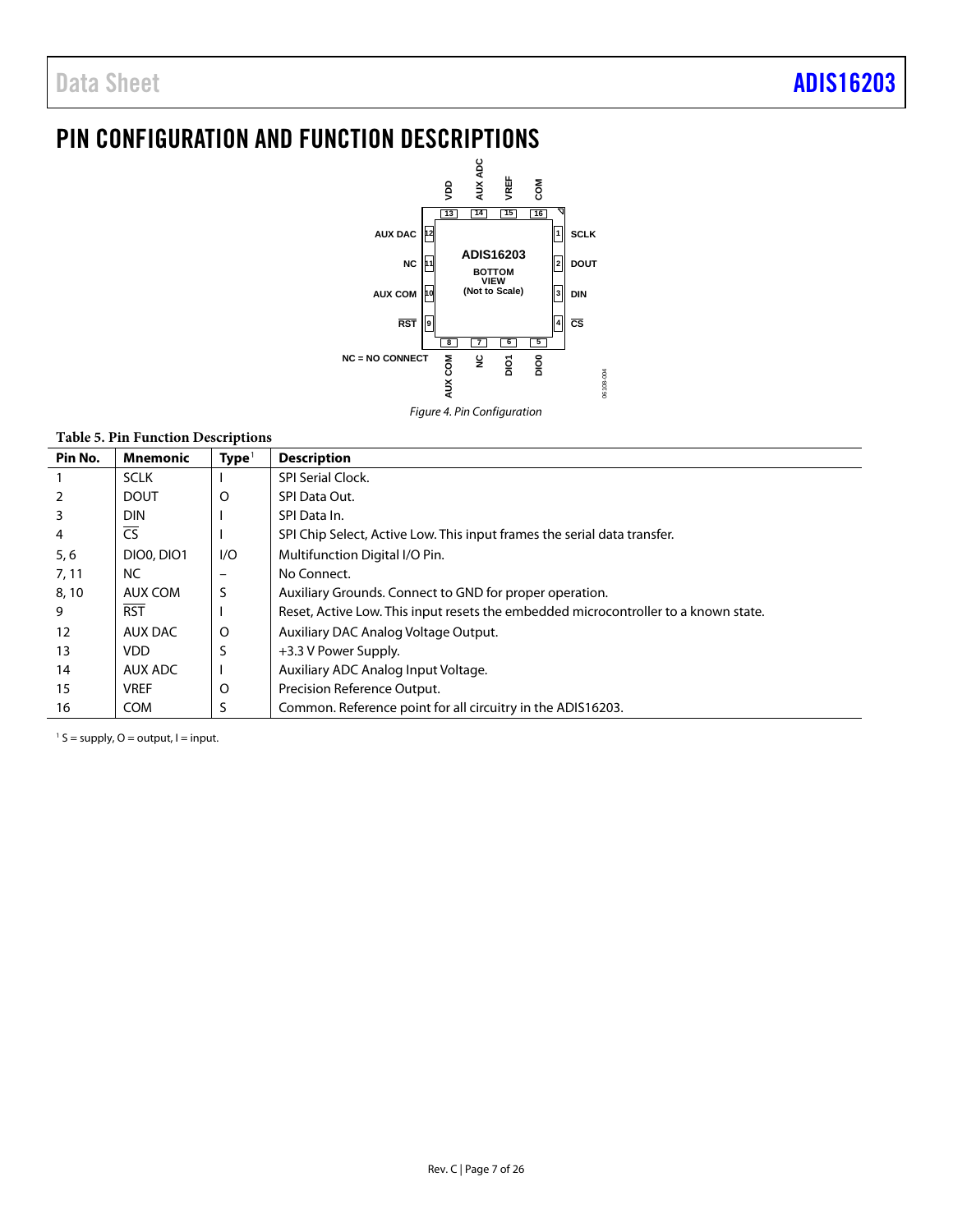# [ADIS16203](https://www.analog.com/ADIS16203?doc=ADIS16203.pdf) Data Sheet

# <span id="page-7-0"></span>TYPICAL PERFORMACE CHARACTERISTICS



*Figure 5. Inclination Error Distribution at 25°C/3.3 V, Incline = 0°*







*Figure 8. Self-Test Shift vs. Supply at 25°C*





*Figure 10. ADC Offset Distribution at 25°C/3.3 V*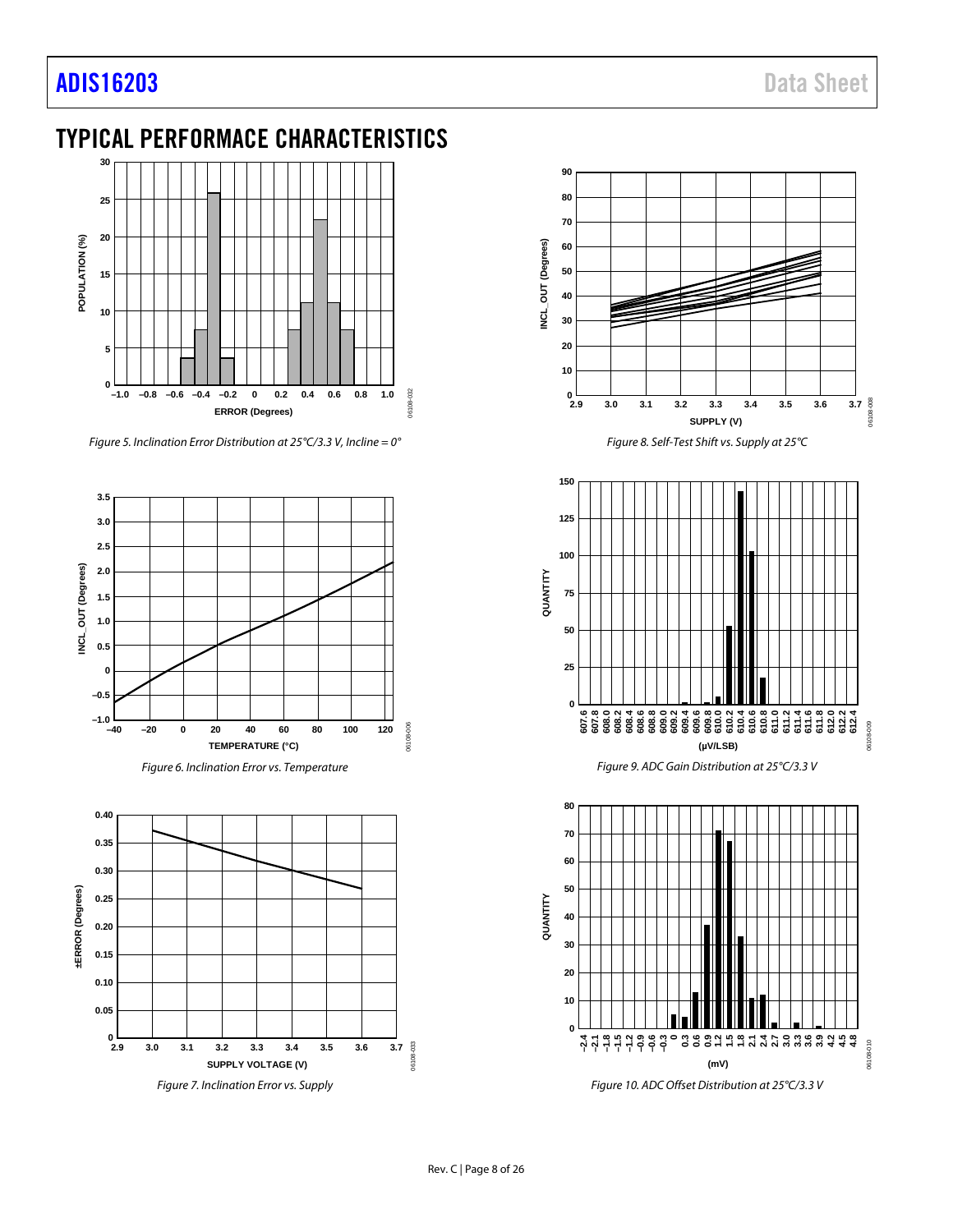# Data Sheet **[ADIS16203](https://www.analog.com/ADIS16203?doc=ADIS16203.pdf)**



*Figure 11. Typical ADC Integral Nonlinearity at 25°C/3.3 V*



*Figure 12. Typical ADC Differential Nonlinearity*



*Figure 13. DAC Gain Distribution at 25°C/3.3 V*





*Figure 15. Typical DAC Integral Nonlinearity*



*Figure 16. VREF Distribution at 25°C/3.3 V*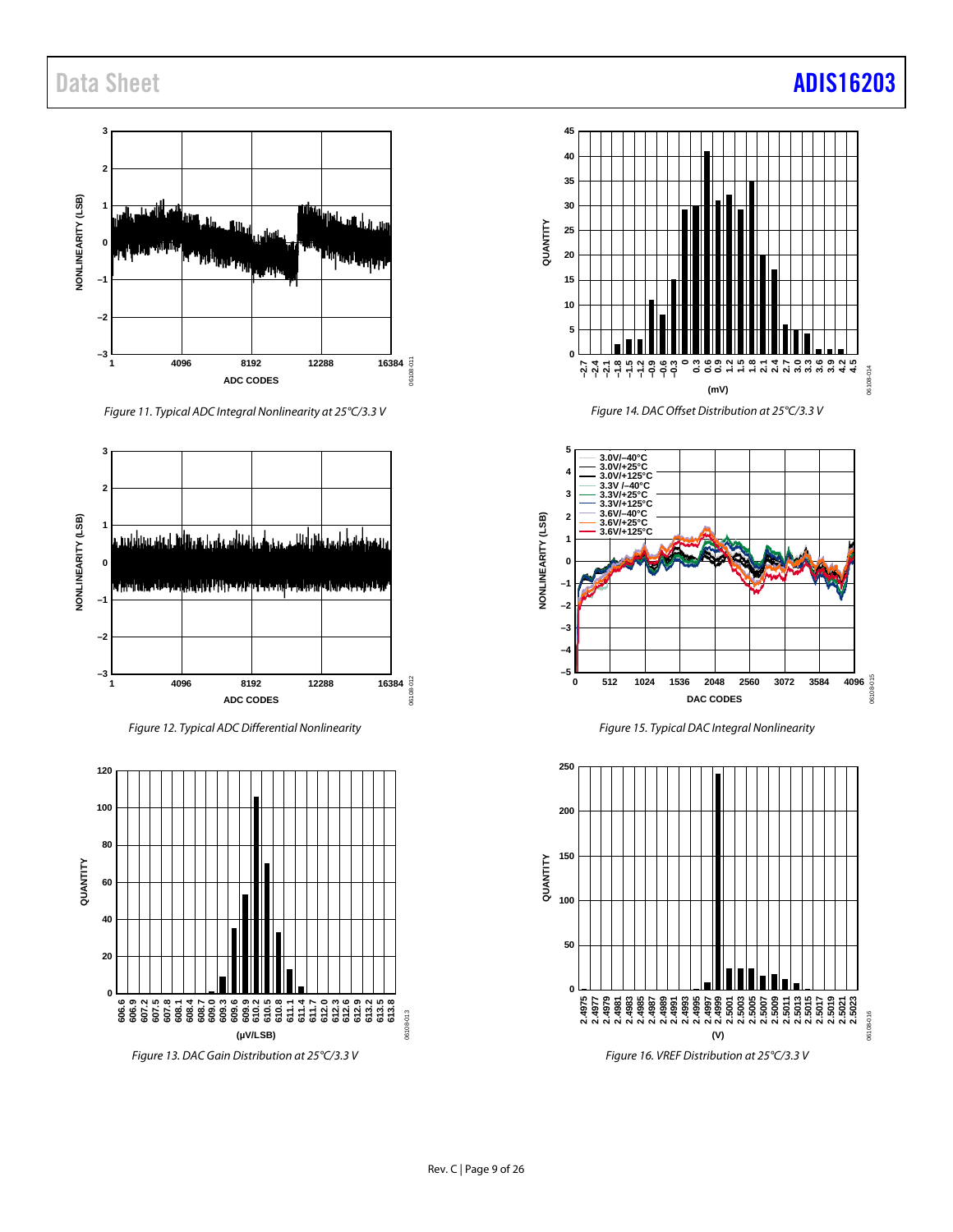# [ADIS16203](https://www.analog.com/ADIS16203?doc=ADIS16203.pdf) Data Sheet





*Figure 18. Normal Mode Power Supply Current Distribution at 25°C/3.3 V*



*Figure 19. Fast Mode Power Supply Current Distribution at 25°C/3.3 V*



*Figure 20. Sleep Mode Power Supply Current Distribution at 25°C/3.3 V*





*Figure 22. Sleep Mode Current vs. Supply Voltage at 25°C*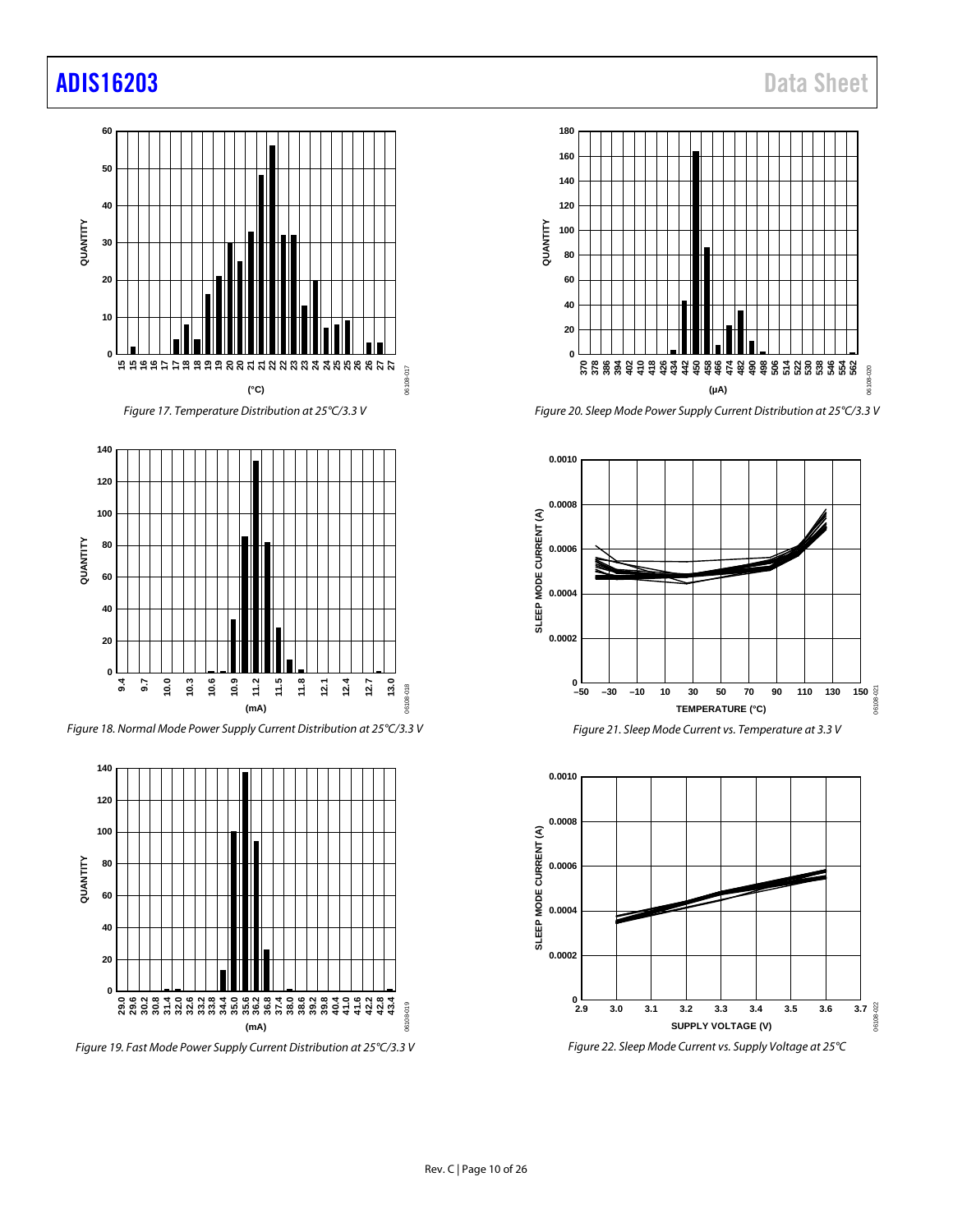# <span id="page-10-0"></span>THEORY OF OPERATION

The ADIS16203 is a calibrated digital inclinometer that provides a full 360° of measurement range in any rotational plane that is parallel to the earth's gravity. A dual-axis accelerometer provides the base-sensing function, which resolves the earth's gravity into two orthogonal vectors, as displayed in Figure 23. A power-efficient approach to a common trigonometric identity converts these orthogonal vectors into an inclineangle measurement.



The digital postprocessing circuit digitizes the sensor outputs and applies sensitivity/offset calibration coefficients prior to angle calculations. A factory calibration produces these coefficients using a full 360° mechanical rotational apparatus. This eliminates the need for system-level calibration in many cases. In addition to calibrating the sensor elements, the ADIS16203 corrects for power-supplydependent parameters, providing a more robust calibration.

The accuracy of the incline-angle measurements relies on three important factors: the absence of external (aside from gravity) acceleration, managing offset errors introduced during system-level configuration, and maintaining a proper axis of rotation (rotation plane parallel with earth's gravity). All of these factors can influence the acceleration measurements and introduce error. The ADIS16203 provides a simple method for calibrating configuration errors by providing the INCL\_NULL register function. See th[e Calibration](#page-14-1) section for more details. In addition, a 10° tilt plane error can introduce as much as  $\pm 1^{\circ}$  of error in the incline-angle outputs.



### <span id="page-10-1"></span>**OUTPUT RESPONSE**

The incline-angle measurements are linear with respect to degrees, and the sensor's orientation produces the output response displayed in Figure 25. This figure is helpful in understanding the basic orientation of the inertial sensor measurement axes.



### <span id="page-10-2"></span>**TEMPERATURE SENSOR**

An internal temperature sensor monitors the accelerometer's junction temperature. The TEMP\_OUT data register provides a digital representation of this measurement. This sensor provides a convenient temperature measurement for system-level characterization and calibration feedback.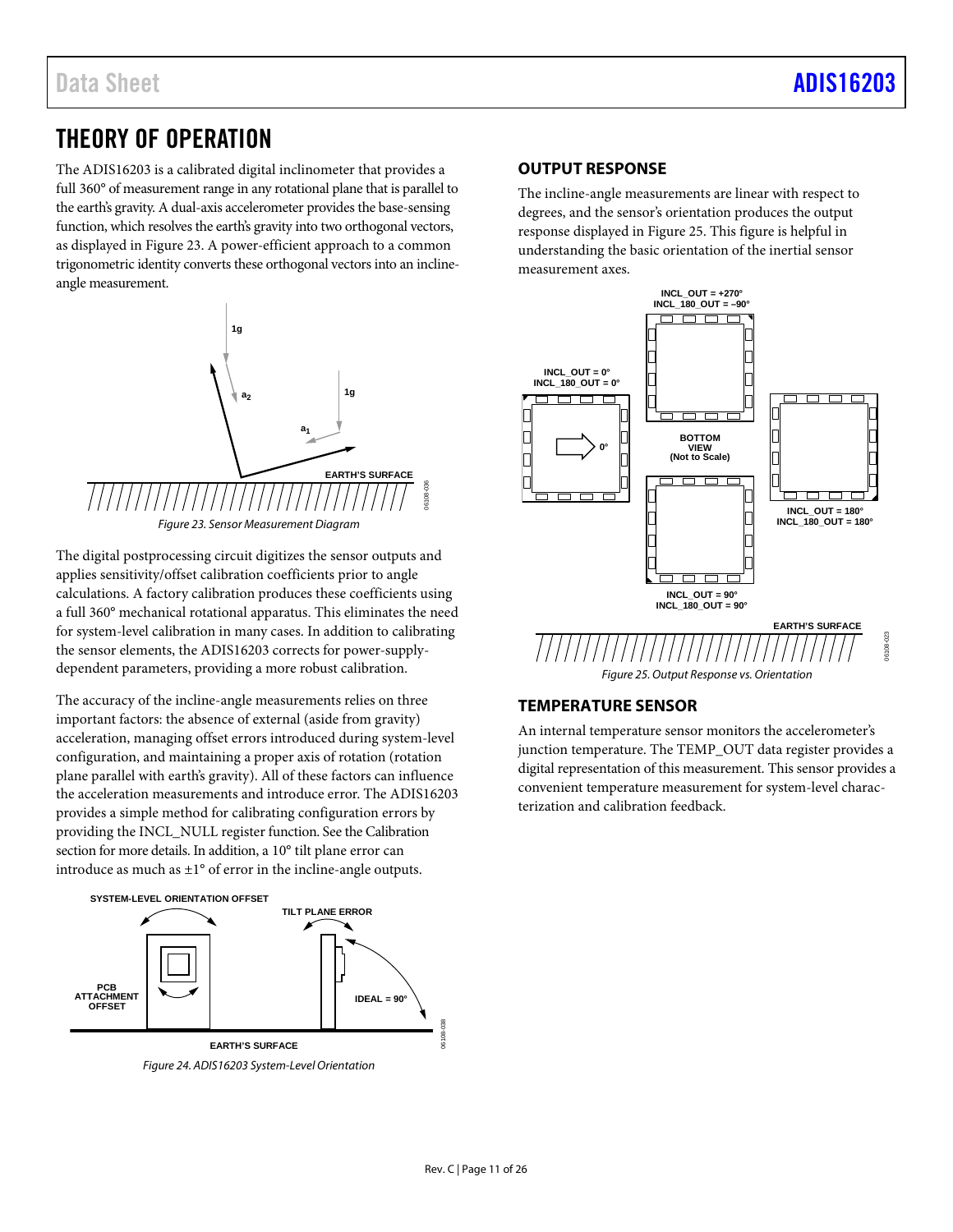# [ADIS16203](https://www.analog.com/ADIS16203?doc=ADIS16203.pdf) Data Sheet

# <span id="page-11-0"></span>BASIC OPERATION

The ADIS16203 is designed for simple integration into industrial system designs, requiring only a 3.3 V power supply and a 4-wire, industry standard SPI. The SPI port facilitates all data transfers with the ADIS16203's registers. Each ADIS16203 function (output data and programming control) has its own register that contains two bytes of data, and each byte of data has its own unique bit map. These two bytes are referred to as *upper* and *lower* bytes, and each has its own 6-bit address.

### <span id="page-11-1"></span>**SERIAL PERIPHERAL INTERFACE (SPI)**

The ADIS16203's SPI port provides a common interface that is supported by a wide variety of digital platforms, including MCUs, DSPs, and FPGAs. Even when a dedicated port is not available, the SPI can be implemented using manual bit manipulation, which is more commonly known as *bit banging*. The purpose of this section is to provide a basic description of SPI operation in the ADIS16203. Please refer to [Table 2,](#page-4-2) [Figure 2,](#page-4-3) an[d Figure 3](#page-4-4) for detailed timing and operation of this port.

The ADIS16203's SPI port includes four signals: chip select  $(\overline{CS})$ , serial clock (SCLK), data input (DIN), and data output (DOUT). The  $\overline{CS}$  line enables the ADIS16203's SPI port and, in effect, frames each SPI event. When this signal is high, the DOUT lines are in a high impedance state and the signals on DIN and SCLK

have no impact on operation. A complete data frame contains 16 clock cycles. Because the SPI port operates in full duplex mode, it supports simultaneous, 16-bit receive (DIN) and transmit (DOUT) functions during the same data frame.

[Figure 26](#page-11-2) displays a typical data frame for writing a command to a control register. In this case, the first bit of the DIN sequence is a 1, followed by a 0, then the 6-bit address and 8-bit data command. Because each write command covers a single byte of data, two data frames are required when writing the entire 16-bit space of a register.

Reading the contents of a register requires a modification to the sequence i[n Figure 26.](#page-11-2) In this case, the first two bits in the DIN sequence are 0, followed by the address of the register. Each register has two addresses, but either one can be used to access its entire 16 bits of data. The final eight bits of the DIN sequence are irrelevant and can be counted as *don't cares* during a read command. Then, during the next data frame, the DOUT sequence will contain the register's 16-bit data, as shown in [Figure 27.](#page-11-3) Even though a single read command requires two separate data frames, the full duplex mode minimizes this overhead, requiring only one extra data frame when continuously sampling.

<span id="page-11-3"></span><span id="page-11-2"></span>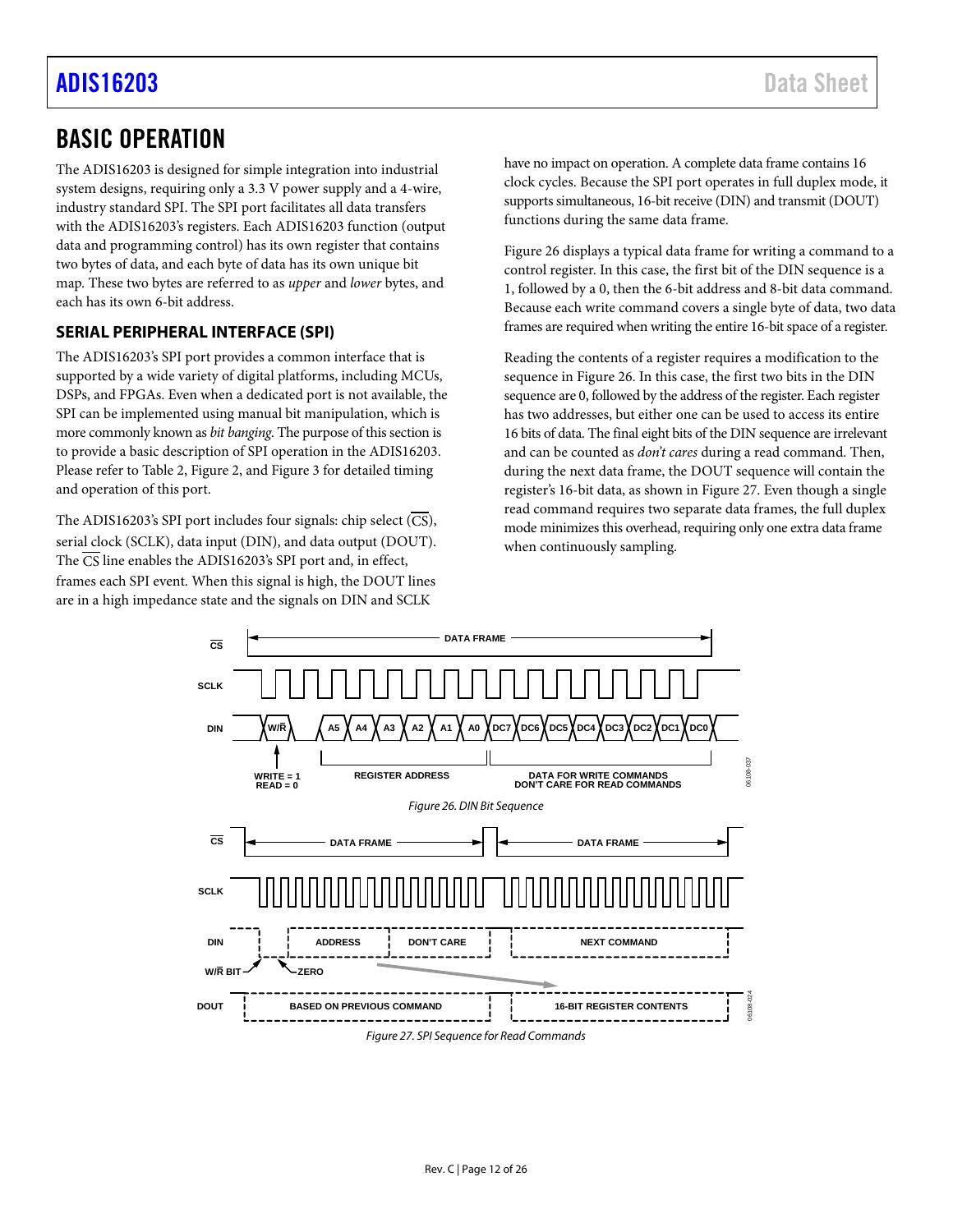# Data Sheet Andrew Sheet Albert Administrative Communication of the [ADIS16203](https://www.analog.com/ADIS16203?doc=ADIS16203.pdf)

# <span id="page-12-0"></span>**DATA OUTPUT REGISTER ACCESS**

The ADIS16203 provides access to two calibrated incline-angle measurements (+360° and ±180° output formats), power supply measurements, temperature measurements, and an auxiliary 12-bit ADC channel. This output data is continuously updating internally, regardless of user read rates. The follow bit map describes the structure of all output data registers in the ADIS16203.

| <b>MSB</b> |    |                |                 |                |                         |                | <b>LSB</b>     |
|------------|----|----------------|-----------------|----------------|-------------------------|----------------|----------------|
| ND         | EA |                | D13   D12   D11 |                | $\vert$ D <sub>10</sub> | D <sub>9</sub> | D <sub>8</sub> |
| D7         | D6 | D <sub>5</sub> | D <sub>4</sub>  | D <sub>3</sub> | D <sub>2</sub>          | D1             | D <sub>0</sub> |

The MSB holds the new data (ND) indicator. When the output registers are updated with new data, the ND bit goes to a 1 state. After the output data is read, it returns to a 0 state. The EA bit is used to indicate an alarm condition, which could result from a number of conditions, such as a power supply that is out of the specified operating range. See the [Alarms](#page-14-3) section for more details.

The output data is either 12 or 14 bits in length. For all of the 12-bit output data, the D13 and D12 bits are assigned don't care status.

The output data register map is located i[n Table 6](#page-12-1) and provides all of the necessary details for accessing each register's data. [Table 7](#page-12-2) displays the output coding for the ±180° output data register, INCL\_180\_OUT, an[d Figure 28](#page-12-3) displays a timing diagram example for reading this register.

#### <span id="page-12-1"></span>**Table 6. Data Output Register Information**

| <b>Name</b>  | <b>Function</b>               | <b>Address</b> | Resolution<br>(Bits) | <b>Data</b><br><b>Format</b> | <b>Scale Factor</b><br>(per LSB) |
|--------------|-------------------------------|----------------|----------------------|------------------------------|----------------------------------|
| SUPPLY OUT   | Power supply data             | 0x03, 0x02     | 12                   | Binary                       | $1.22$ mV                        |
| AUX ADC      | Auxiliary analog input data   | 0x09, 0x08     | 12                   | Binary                       | $0.61$ mV                        |
| TEMP OUT     | Sensor temperature data       | 0x0B, 0x0A     | 12                   | Binary                       | $-0.47^{\circ}$ C                |
| INCL OUT     | Inclination data              | 0x0D, 0x0C     | 14                   | Binary                       | $0.025^\circ$                    |
| INCL 180 OUT | $±180^\circ$ inclination data | 0x0F, 0x0E     | 14                   | Twos complement              | $0.025^\circ$                    |

### <span id="page-12-2"></span>Table 7. Output Coding Example, INCL\_180\_OUT<sup>1, 2</sup>

| <b>Acceleration Level</b> | <b>Binary Output</b> | <b>Hex Output</b> | <b>Decimal</b> |
|---------------------------|----------------------|-------------------|----------------|
| $+170.10^{\circ}$         | 01 1010 1001 0100    | 0x1A94            | $+6804$        |
| $+93.05^\circ$            | 00 1110 1000 1010    | 0x0E8A            | $+3722$        |
| $+0.625^\circ$            | 00 0000 0001 1001    | 0x0019            | $+25$          |
| $0.00^\circ$              | 00 0000 0000 0000    | 0x0000            | 0              |
| $-0.625$                  | 11 1111 1110 0111    | 0x3FE7            | $-25$          |
| $-93.05^{\circ}$          | 11 0001 0111 0110    | 0x3176            | $-3722$        |
| $-170.10^{\circ}$         | 11 1100 0001 1000    | 0x256C            | $-6804$        |

<sup>1</sup> Two MSBs have been masked off and are not considered in the coding.

<sup>2</sup> Nominal sensitivity (0.025°/LSB) and zero offset null performance are assumed.



<span id="page-12-3"></span>*Figure 28. SPI Sequence Reading INCL\_OUT When Incline Angle = 93.05°*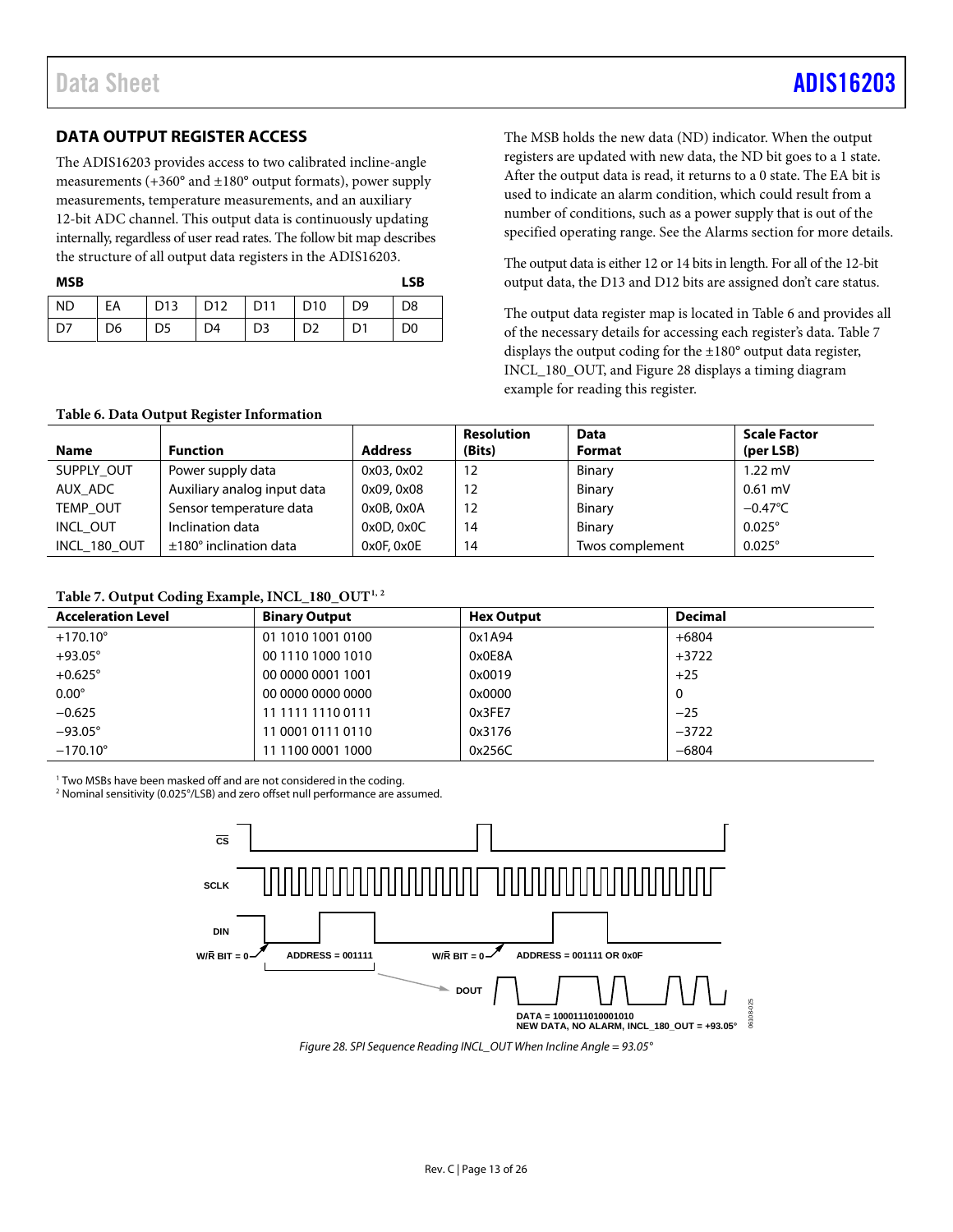# <span id="page-13-0"></span>PROGRAMMING AND CONTROL

## <span id="page-13-1"></span>**CONTROL REGISTER OVERVIEW**

The ADIS16203 offers many programmable features that are controlled by writing commands to the appropriate control registers using the SPI. For added system flexibility and programmability, the following sections describe these controls and specify each register's configuration. A list of features that are available for configuration in this register space follows:

- Calibration: Automatic offset null, manual offset adjustment, factory reset
- Rotational direction: clockwise or counter-clockwise
- Sample rate adjustment
- Filter response optimization
- Alarm settings: threshold or rate of change, and comparison with filtered or unfiltered data
- I/O configuration: data ready, etc.
- Power management: sleep mode, normal and high performance modes
- Auxiliary DAC level setting
- Status checks: verify power supply, SPI communication, package orientation
- Flash™ updates to store configuration

### <span id="page-13-3"></span>**Table 8. Control Register Mapping**

### <span id="page-13-2"></span>**CONTROL REGISTER ACCESS**

[Table 8](#page-13-3) displays the control register map for the ADIS16203, including address, volatile status, basic function, and accessibility (read/write). The following sections contain detailed descriptions and configurations for each of these registers.

The ADIS16203 is a Flash-based device with the nonvolatile functional registers implemented as Flash registers. Take note of the endurance limitation of 20,000 writes when considering the system-level integration of these devices. The nonvolatile column in [Table 8 i](#page-13-3)ndicates the registers that are recovered on power-up. The user must use a manual Flash update command (using the command register) to store the nonvolatile data registers once they are configured properly. When performing a manual Flash update command, the user needs to ensure that the power supply remains within limits for a minimum of 50 ms after the start of the update. This ensures a successful write of the nonvolatile data.

|                      | $\frac{1}{2}$<br>-rr--a |                    |                |                |                                                         |  |  |
|----------------------|-------------------------|--------------------|----------------|----------------|---------------------------------------------------------|--|--|
| <b>Register Name</b> | <b>Type</b>             | <b>Nonvolatile</b> | <b>Address</b> | <b>Bytes</b>   | <b>Function</b>                                         |  |  |
|                      |                         |                    | 0x00 to 0x01   | 2              | Reserved                                                |  |  |
| INCL_NULL            | R/W                     | X                  | 0x18           | $\overline{2}$ | Incline null calibration                                |  |  |
| ALM MAG1             | R/W                     | X                  | 0x20           | $\overline{2}$ | Alarm 1 amplitude threshold                             |  |  |
| ALM MAG2             | R/W                     | X                  | 0x22           | 2              | Alarm 2 amplitude threshold                             |  |  |
| ALM SMPL1            | R/W                     | X                  | 0x24           | 2              | Alarm 1 sample period                                   |  |  |
| ALM SMPL2            | R/W                     | X                  | 0x26           | 2              | Alarm 2 sample period                                   |  |  |
| ALM CTRL             | R/W                     | X                  | 0x28           | 2              | Alarm source control register                           |  |  |
|                      |                         |                    | 0x2A to 0x2F   | 6              | Reserved                                                |  |  |
| AUX_DAC              | R/W                     |                    | 0x30           | $\overline{2}$ | Auxiliary DAC data                                      |  |  |
| <b>GPIO_CTRL</b>     | R/W                     |                    | 0x32           | 2              | Auxiliary digital I/O control register                  |  |  |
| MSC_CTRL             | R/W                     | X                  | 0x34           | $\overline{2}$ | Miscellaneous control register                          |  |  |
| SMPL TIME            | R/W                     | X                  | 0x36           | $\overline{2}$ | ADC sample period control                               |  |  |
| AVG CNT              | R/W                     | X                  | 0x38           | 2              | Defines number of samples used by moving average filter |  |  |
| SLP_CNT              | R/W                     |                    | 0x3A           | $\overline{2}$ | Counter used to determine length of power-down mode     |  |  |
| <b>STATUS</b>        | R                       |                    | 0x3C           | $\overline{2}$ | System status register                                  |  |  |
| <b>COMMAND</b>       | W                       |                    | 0x3E           | 2              | System command register                                 |  |  |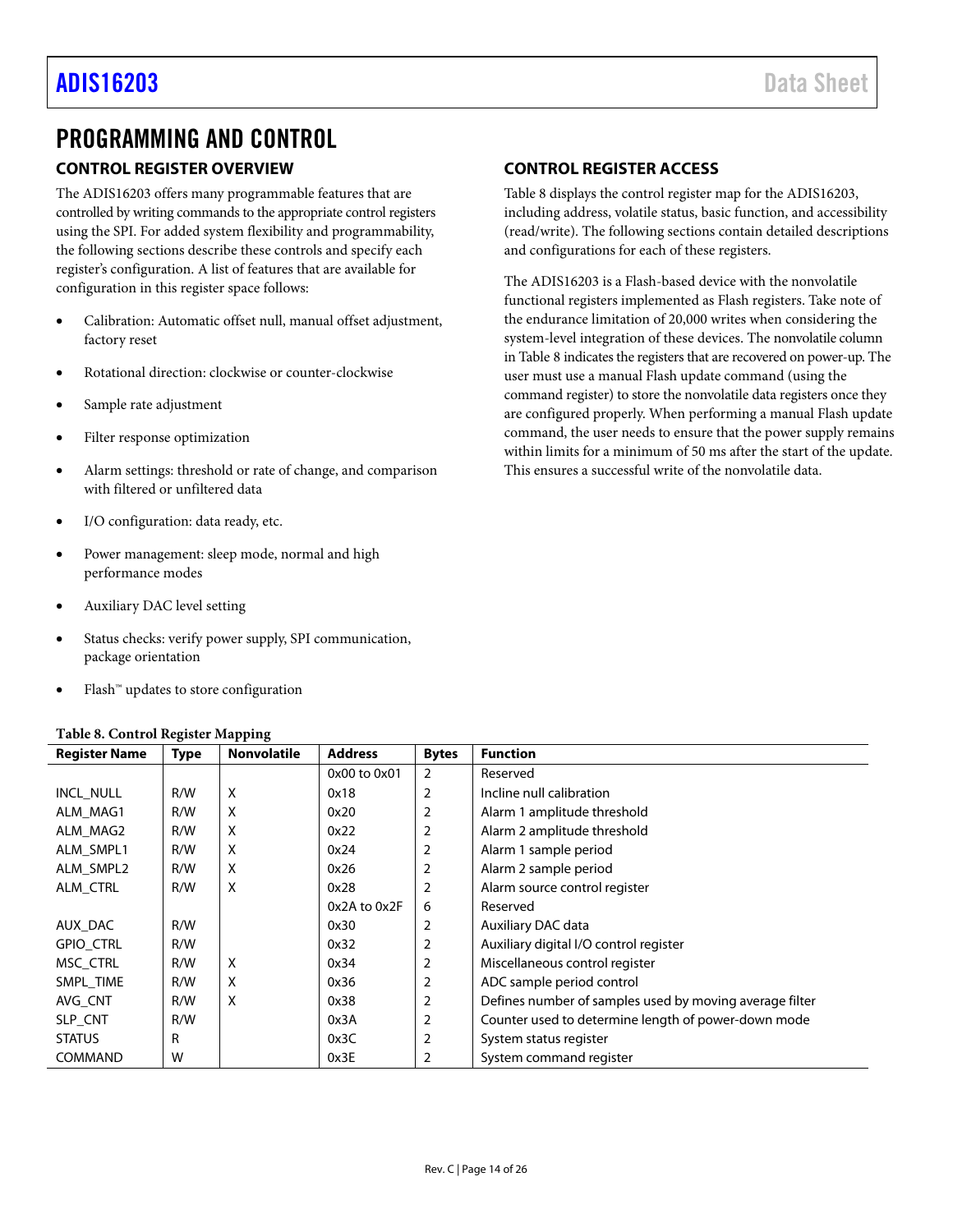# <span id="page-14-0"></span>CONTROL REGISTER DETAILS

All ADIS16203 control registers are organized into 2-byte segments, and both upper (Bit 8 to Bit 15) and lower (Bit 0 to Bit 7) bytes have unique addresses and can be accessed individually.

| <b>MSB</b> |                                   |                |                |                |                |                | <b>LSB</b>     |
|------------|-----------------------------------|----------------|----------------|----------------|----------------|----------------|----------------|
|            | D15   D14   D13   D12   D11   D10 |                |                |                |                | D <sub>9</sub> | D <sub>8</sub> |
| D7         | D <sub>6</sub>                    | D <sub>5</sub> | D <sub>4</sub> | D <sub>3</sub> | D <sub>2</sub> | D <sub>1</sub> | D <sub>0</sub> |

This section provides a description of each register, including its purpose, relevant scaling information, bit maps, addresses, and default values.

### <span id="page-14-1"></span>**CALIBRATION**

In addition to the factory calibration, the ADIS16203 provides two user calibration options. Both options utilize the INCL\_NULL control register, which provides an *add* function to the two inclineangle output registers: INCL\_OUT and INCL\_180\_OUT. Because the default contents of INCL\_NULL are 0, adding it to these two outputs has no effect on the output data.

The first calibration option is an automatic null function. This function measures the contents of INCL\_OUT and then writes the inverse of this value into the INCL\_NULL control register. The accuracy of this calibration is dependent on the stability of the INCL\_OUT measurement; therefore, maximizing the filtering will minimize the errors associated with noise. [Table 9](#page-14-4) displays a sequence that executes the automatic null.

### <span id="page-14-4"></span>**Table 9. Automatic Null Sequence**

| <b>Step</b>                    | <b>Description</b>                                                     |
|--------------------------------|------------------------------------------------------------------------|
| Write 0x08 to Address 0x38     | Sets averaging count to 256<br>using the AVG_CNT register              |
| Wait for 512 samples           | Waits for the lowest noise data                                        |
| Write 0x01 to Address 0x3E     | Executes the global autonull<br>function using the COMMAND<br>register |
| Restore previous average count |                                                                        |

Increasing the sample rate using the SMPL\_TIME control register will minimize the waiting time if this parameter is critical.

The second option for system-level calibration is manual adjustment. The INCL\_NULL control register can be updated using write commands. Refer to its definition in the INCL\_NULL [Register Definition](#page-14-5) section for details.

The factory calibration can be restored by writing 0x02 to Register Address 0x3E. This restores INCL\_NULL to 0.

### <span id="page-14-2"></span>**CALIBRATION REGISTER DEFINITION**

#### <span id="page-14-5"></span>*INCL\_NULL Register Definition*

| <b>Address</b> |               | Scale <sup>1</sup>   Default   Format |        | <b>Access</b> |
|----------------|---------------|---------------------------------------|--------|---------------|
| 0x19.0x18      | $0.025^\circ$ | $\sim$ 0x0000                         | Binarv | R/W           |

<sup>1</sup> Scale is the weight of each LSB.

The INCL\_NULL register is the user controlled register for calibrating system-level inclination offset errors. The maximum calibration range is  $+0^{\circ}$  to  $+359.975^{\circ}$  or 0 to  $+14,399$  decimal codes. The contents of this register are nonvolatile.

#### **Table 10. INCL\_NULL Bit Designations**

| <b>Bit</b> | <b>Description</b>        |
|------------|---------------------------|
| 15:14      | Not necessary, force to 0 |
| 13:0       | Data bits                 |

### <span id="page-14-3"></span>**ALARMS**

The ADIS16203 contains two independent alarm functions that are referred to as Alarm 1 and Alarm 2. The Alarm 1 function is managed by the ALM\_MAG1 and ALM\_SMPL1 control registers. The Alarm 2 function is managed by the ALM\_MAG2 and ALM\_SMPL2 control registers. Both the Alarm 1 and Alarm 2 functions share the ALM\_CTRL register. For simplicity, this section refers to the Alarm 1 functionality only.

The 16-bit ALM\_CTRL register serves several roles in controlling the Alarm 1 function. First, it is used to enable the overall Alarm 1 function and to select the output data variable that is to be monitored for the alarm condition. Second, it is used to select whether the Alarm 1 function is based upon a predefined threshold (THR) level or a predefined rate-of-change (ROC) slope. Third, the ALM\_CTRL register can be used in setting up one of the two general-purpose input/output lines (GPIOs) to serve as a hardware output that indicates when an alarm condition has occurred. Enabling the I/O alarm function as well as setting its polarity and controlling its operation are accomplished using this register. Fourth, this register provides the controls for setting the comparison data as filtered or unfiltered.

Note that when enabled, the hardware output indicator serves both the Alarm 1 and Alarm 2 functions and cannot be used to differentiate between one alarm condition and the other. It is simply used to indicate that an alarm is active and that the user should poll the device via the SPI to determine the source of the alarm condition (see the STATUS [Register Definition](#page-19-2) section).

Because the ALM\_CTRL, MSC\_CTRL, and GPIO\_CTRL control registers can influence the same GPIO pins, a priority level has been established to avoid conflicting assignments of the two GPIO pins. This priority level is defined as MSC\_CTRL, which has precedence over ALM\_CTRL, which has precedence over GPIO\_CTRL.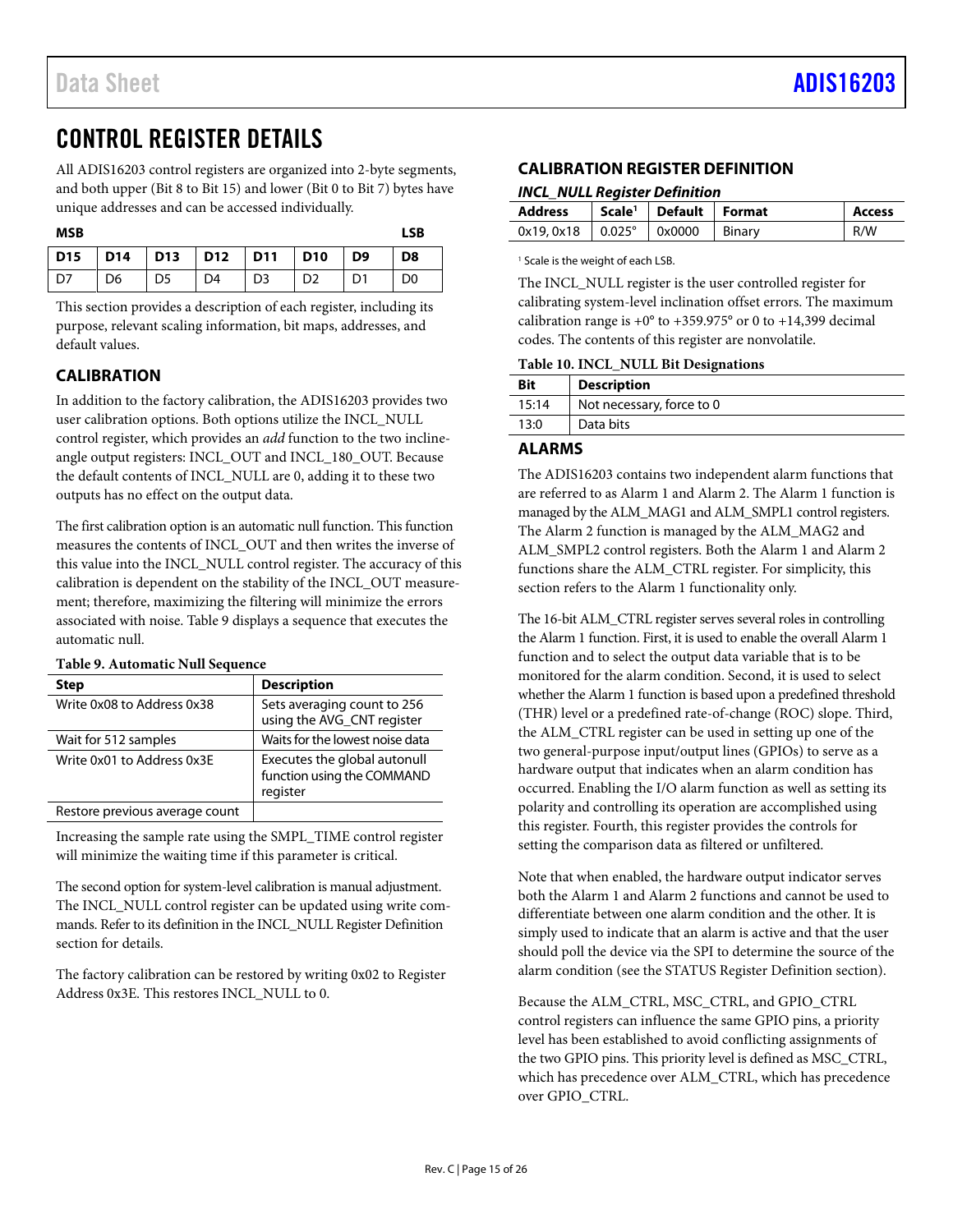# [ADIS16203](https://www.analog.com/ADIS16203?doc=ADIS16203.pdf) Data Sheet

The ALM\_MAG1 control register used in controlling the Alarm 1 function has two roles. The first role is to store the value with which the output data variable is compared against to discern if an alarm condition exists. The second role is to identify whether the alarm should be active for excursions above or below the alarm limit. If 1 is written to Bit 15 of the ALM\_MAG1 control register, the alarm is active for excursions extending above a given limit. If 0 is written to Bit 15, the alarm is active for excursions dropping below the given limit. The comparison value contained within the ALM\_MAG1 control register is located within the lower 14 bits.

The monitored output register establishes the format of the 14-bit data space in the ALM\_MAG1 and ALM\_MAG2 registers. For example, setting the alarm to monitor INCL\_OUT sets the data format to a 14-bit, twos complement number, which carries a bit weight of 0.025°.

Use caution when monitoring the temperature output register for the alarm conditions. Here, the negative temperature scale factor results in the greater than and less than selections requiring reverse logic.

Setting Bit 11 in the ALM\_CTRL register establishes the mode of operation: threshold or rate of change (ROC). When the ROC function is enabled, the comparison of the output data variable is against the ALM\_MAG1 level averaged over the number of samples as identified in the ALM\_SMPL1 control register. This acts to create a comparison of ( $\Delta$  units/ $\Delta$  time) or the derivative of the output data variable against a predefined slope.

The versatility built into the alarm function allows the user to adapt to several applications. For example, in the case of monitoring twos complement variables, Bit 15 within the ALM\_MAG1 control register can allow for the detection of negative excursions below a fixed level. In addition, the Alarm 1 and Alarm 2 functions can be set to monitor the same variable that allows the user to discern if an output variable remains within a predefined window.

Another potential ROC application is to monitor slowly changing outputs in the inclination level. With the addition of the alarm hardware functionality, the ADIS16203 can be left to run independently of the main processor and interrupt the system only when an alarm condition occurs. Conversely, the alarm condition can be monitored through the routine polling of any one of the seven data output registers. Bits 4 and 5 in the ALM\_CTRL register establishes whether ALM\_MAG1 and ALM\_MAG2 are compared with filtered or unfiltered data.

#### *ALM\_MAG1 Register Definition*

| <b>Address</b> | Default <sup>1</sup> | Format <sup>2</sup> | <b>Access</b> |
|----------------|----------------------|---------------------|---------------|
| 0x21, 0x20     | 0x0000               | N/A                 | R/W           |

<sup>1</sup> Default is valid only until the first register write cycle. <sup>2</sup> Format is established by source of monitored data

The ALM\_MAG1 register contains the threshold level for Alarm 1. The contents of this register are nonvolatile.

|      | Table 11. ALM MAGI DR Designations                                                                                                              |  |  |  |  |
|------|-------------------------------------------------------------------------------------------------------------------------------------------------|--|--|--|--|
| Bit  | <b>Description</b>                                                                                                                              |  |  |  |  |
| 15   | Greater than Active Alarm Bit.                                                                                                                  |  |  |  |  |
|      | 1: Alarm is active for an output greater than<br>ALM_MAG1 register setting.                                                                     |  |  |  |  |
|      | 0: Alarm is active for an output less than<br>ALM_MAG1 register setting.                                                                        |  |  |  |  |
|      |                                                                                                                                                 |  |  |  |  |
| 14   | Not used.                                                                                                                                       |  |  |  |  |
| 13:0 | Data Bits. This number can be either twos complement<br>or straight binary. The format is set by the value being<br>monitored by this function. |  |  |  |  |
|      |                                                                                                                                                 |  |  |  |  |

# **Table 11. ALM\_MAG1 Bit Designations**

# **Address Default1 Format Access**

0x25, 0x24 0x0000 Binary R/W

<sup>1</sup> Default is valid only until the first register write cycle.

*ALM\_SMPL1 Register Definition*

The ALM\_SMPL1 register contains the sample period information for Alarm 1, when it is set for ROC alarm monitoring. The ROC alarm function averages the change in the output variable over the specified number of samples and compares this change directly to the values specified in the ALM\_MAG1 register. The contents of this register are nonvolatile.

#### **Table 12. ALM\_SMPL1 Bit Designations**

| <b>Bit</b> | <b>Description</b> |
|------------|--------------------|
| 15:8       | Not used           |
| 7:0        | Data bits          |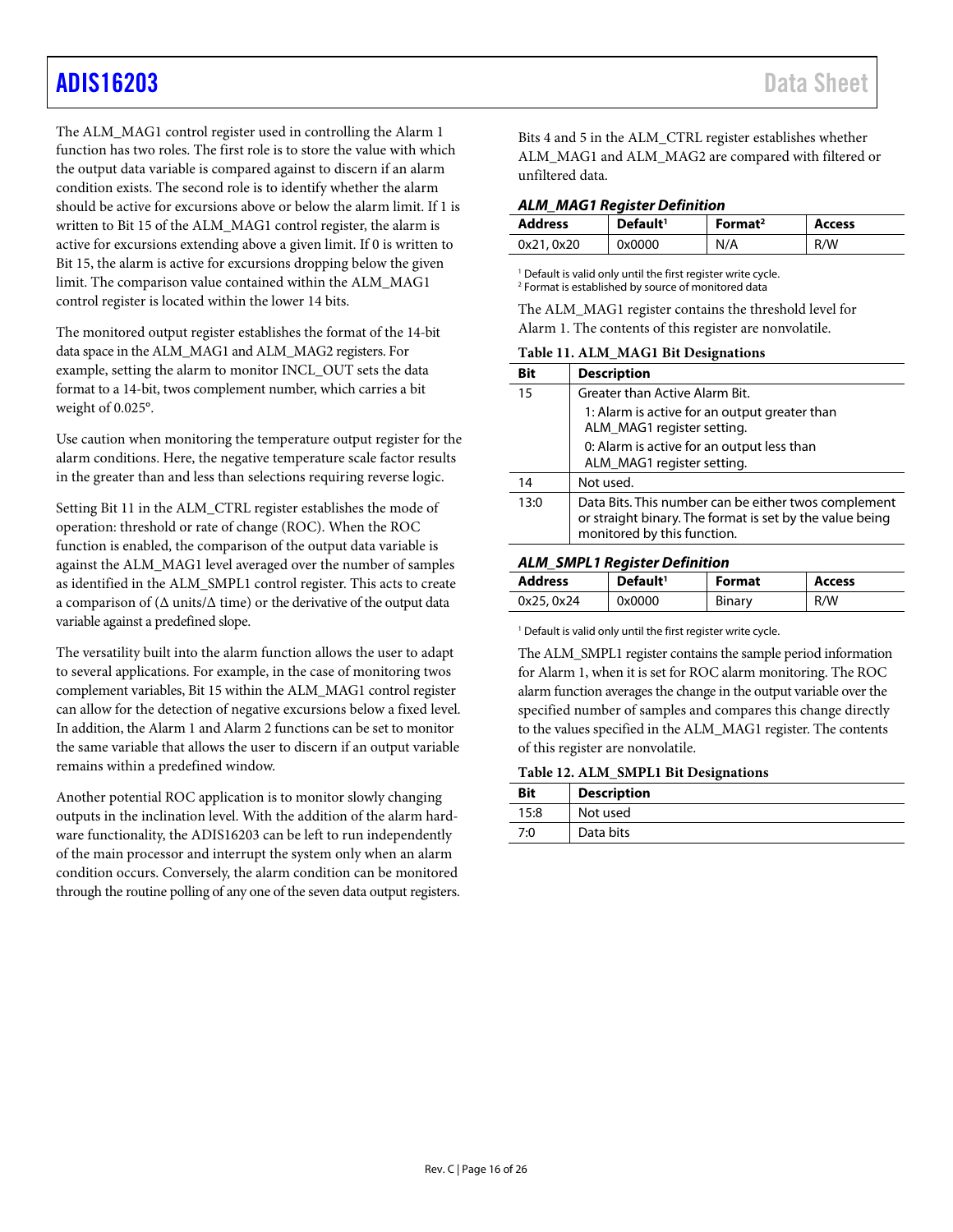# Data Sheet **[ADIS16203](https://www.analog.com/ADIS16203?doc=ADIS16203.pdf)**

#### *ALM\_MAG2 Register Definition*

| <b>Address</b> | Default <sup>1</sup> | Format <sup>2</sup> | <b>Access</b> |
|----------------|----------------------|---------------------|---------------|
| 0x23, 0x22     | 0x0000               | N/A                 | R/W           |

<sup>1</sup> Default is valid only until the first register write cycle. <sup>2</sup> Format is established by source of monitored data.

The ALM\_MAG2 register contains the threshold level for Alarm 2. The contents of this register are nonvolatile.

#### **Table 13. ALM\_MAG2 Bit Designations**

| Bit  | <b>Description</b>                                                                                                                              |
|------|-------------------------------------------------------------------------------------------------------------------------------------------------|
| 15   | Greater than Active Alarm Bit.                                                                                                                  |
|      | 1: Alarm is active for an output greater than<br>ALM MAG2 register setting.                                                                     |
|      | 0: Alarm is active for an output less than<br>ALM MAG2 register setting.                                                                        |
| 14   | Not used.                                                                                                                                       |
| 13:0 | Data Bits. This number can be either twos complement<br>or straight binary. The format is set by the value being<br>monitored by this function. |

#### *ALM\_SMPL2 Register Definition*

| <b>Address</b> | Default <sup>1</sup> | <b>Format</b> | <b>Access</b> |
|----------------|----------------------|---------------|---------------|
| 0x27, 0x26     | 0x0000               | Binary        | R/W           |

<sup>1</sup> Default is valid only until the first register write cycle.

The ALM\_SMPL2 register contains the sample period information for Alarm 2, when it is set for ROC alarm monitoring. The ROC alarm function averages the change in the output variable over the specified number of samples and compares this change directly to the values specified in the ALM\_MAG2 register. The contents of this register are nonvolatile.

#### **Table 14. ALM\_SMPL2 Bit Designations**

| <b>Bit</b> | <b>Description</b> |
|------------|--------------------|
| 15:8       | Not used           |
| 7:0        | Data bits          |

### *ALM\_CTRL Register Definition*

 $\mathbb{R}^2$ 

| <b>Address</b> | Default <sup>1</sup> | <b>Format</b> | <b>Access</b> |
|----------------|----------------------|---------------|---------------|
| 0x29, 0x28     | 0x0000               | N/A           | R/W           |

<sup>1</sup> Default is valid only until the first register write cycle.

The ALM\_CTRL register contains the alarm control variables.

| Bit            | Value | <b>Description</b>                                                              |  |  |
|----------------|-------|---------------------------------------------------------------------------------|--|--|
| 15             |       | Rate of Change (ROC) Enable for Alarm 2                                         |  |  |
|                |       | 1: ROC is active                                                                |  |  |
|                |       | 0: ROC is inactive                                                              |  |  |
| 14:12          |       | Alarm 2 Source Selection                                                        |  |  |
|                | 000   | Alarm disable                                                                   |  |  |
|                | 001   | Alarm source: power supply output                                               |  |  |
|                | 010   | Not used                                                                        |  |  |
|                | 011   | Not used                                                                        |  |  |
|                | 100   | Alarm source: auxiliary ADC output                                              |  |  |
|                | 101   | Alarm source: temperature sensor output                                         |  |  |
|                | 110   | Alarm source: INCL_OUT output                                                   |  |  |
|                | 111   | Alarm source: INCL_180_OUT output                                               |  |  |
| 11             |       | Rate of Change (ROC) Enable for Alarm 1                                         |  |  |
|                |       | 1: ROC is active                                                                |  |  |
|                |       | 0: ROC is inactive                                                              |  |  |
| 10:8           |       | Alarm 1 Source Selection                                                        |  |  |
|                | 000   | Alarm disable                                                                   |  |  |
|                | 001   | Alarm source: power supply output                                               |  |  |
|                | 010   | Not used                                                                        |  |  |
|                | 011   | Not used                                                                        |  |  |
|                | 100   | Alarm source: auxiliary ADC output                                              |  |  |
|                | 101   | Alarm source: temperature sensor output                                         |  |  |
|                | 110   | Alarm source: INCL_OUT output                                                   |  |  |
|                | 111   | Alarm source: INCL_180_OUT output                                               |  |  |
| 7:6            |       | Not used                                                                        |  |  |
| 5              |       | ADF2-Alarm Data Filter                                                          |  |  |
|                |       | 1: Use filtered data for comparison<br>0: Use instantaneous data for comparison |  |  |
| 4              |       | ADF1-Alarm Data Filter                                                          |  |  |
|                |       | 1: Use filtered data for comparison                                             |  |  |
|                |       | 0: Use instantaneous data for comparison                                        |  |  |
| 3              |       | Not used                                                                        |  |  |
| $\overline{2}$ |       | Alarm Output Enable                                                             |  |  |
|                |       | 1: Alarm output enabled                                                         |  |  |
|                |       | 0: Alarm output disabled                                                        |  |  |
| 1              |       | <b>Alarm Output Polarity</b>                                                    |  |  |
|                |       | 1: Active high                                                                  |  |  |
|                |       | 0: Active low                                                                   |  |  |
| 0              |       | <b>Alarm Output Line Select</b>                                                 |  |  |
|                |       | 1:DIO1                                                                          |  |  |
|                |       | 0:DIOO                                                                          |  |  |

**Table 15. ALM\_CTRL Bit Designations**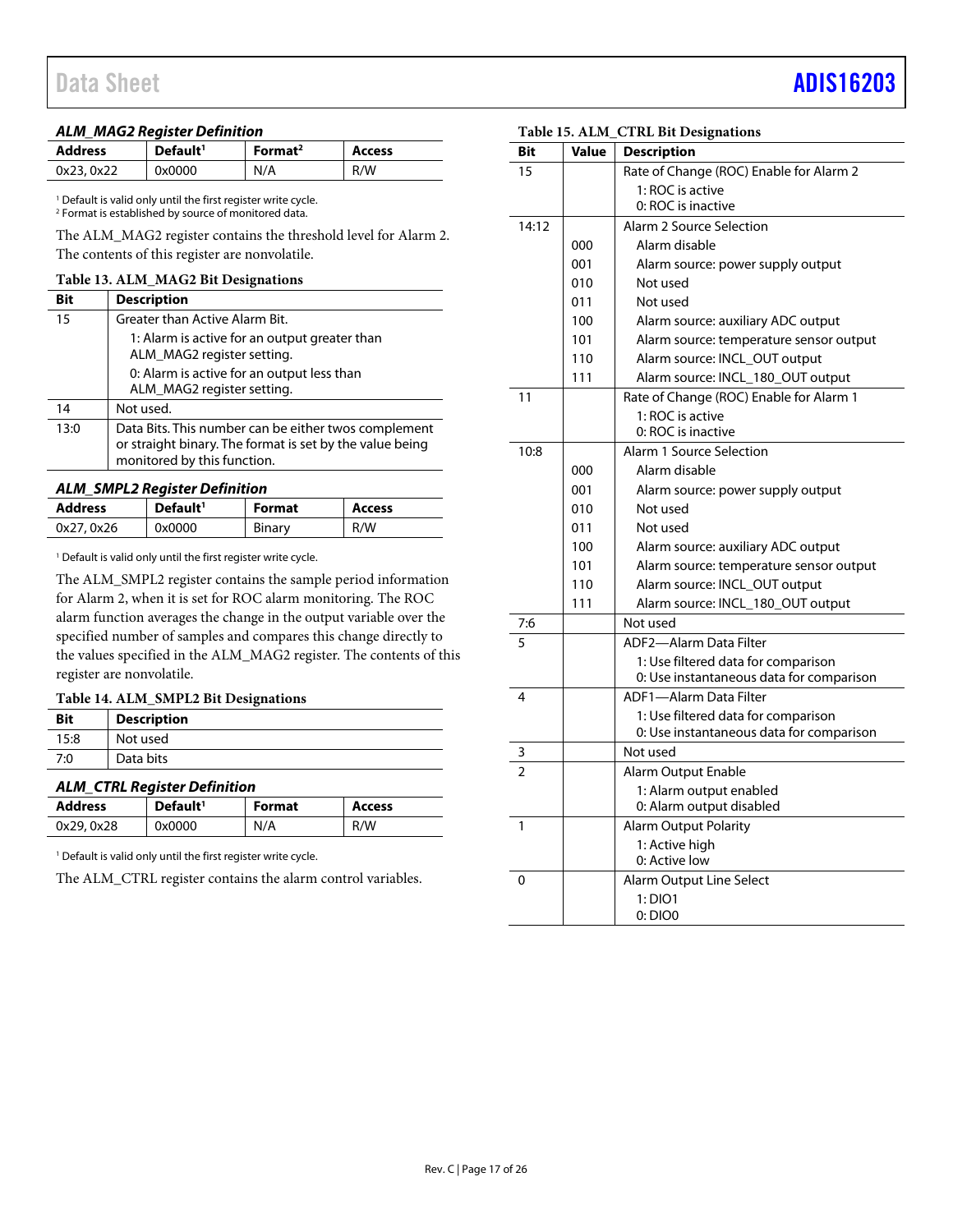### <span id="page-17-0"></span>**SAMPLE PERIOD CONTROL**

The output data variables within the ADIS16203 are sampled and updated at a rate based upon the SMPL\_TIME control register. The sample period can be precisely controlled over more than a threedecade range using a time base with two settings and a 7-bit binary count. The use of a time base that varies with a ratio of 1:31 allows for a more optimum resolution in the sample period than a straight binary counter. This is reflected in [Figure 29,](#page-17-2) where the frequency is presented on a logarithmic scale.

Note that the sample period given is defined as the cumulative time required to sample, process, and update all data output variables. The data output variables are sampled as a group and in unison with one another. Whatever update rate is selected for one signal, all output data variables are updated at the same rate whether they are monitored via the SPI or not.

For a sample period setting of less than 1098.9  $\mu$ s (SMPL\_TIME  $\leq$ 0x07), the overall power dissipation in the part rises by approximately 300%.



<span id="page-17-2"></span>*SMPL\_TIME Register Definition*

| <b>SINTL</b> TIME Register Definition |                      |        |        |
|---------------------------------------|----------------------|--------|--------|
| <b>Address</b>                        | Default <sup>1</sup> | Format | Access |
| 0x37, 0x36                            | 0x0008               | N/A    | R/W    |

<sup>1</sup> Default is valid only until the first register write cycle.

The data within this register is nonvolatile, allowing for data recovery upon reset.

|  | <b>Data Sheet</b> |  |  |  |
|--|-------------------|--|--|--|
|  |                   |  |  |  |

| Bit  | <b>Description</b>                                                                                                                                                                                                                                                                                                                                                                                                                                                                                                                                                                                                                                                                                                   |
|------|----------------------------------------------------------------------------------------------------------------------------------------------------------------------------------------------------------------------------------------------------------------------------------------------------------------------------------------------------------------------------------------------------------------------------------------------------------------------------------------------------------------------------------------------------------------------------------------------------------------------------------------------------------------------------------------------------------------------|
| 15:8 | Not used.                                                                                                                                                                                                                                                                                                                                                                                                                                                                                                                                                                                                                                                                                                            |
| 7    | ADC Time Base Control. The MSB and TMBS set the<br>time base of the acquisition system to 122.1 us when<br>$SR7 = 0$ vs. 3.784 ms when $SR7 = 1$ .                                                                                                                                                                                                                                                                                                                                                                                                                                                                                                                                                                   |
| 6:0  | ADC Sample Period Count. The lower seven bits, SP6<br>to SP0, represent a binary count that results in the<br>combined sample period of the ADC when added to<br>one and then multiplied by the time base. (The<br>combined sample period is the period required to<br>sample and update all seven data outputs.) The<br>minimum setting for the lower seven bits, SP6 to SP0,<br>is 0x01. The overall acquisition time can be varied<br>from 244.2 us to 15.51 ms in 122.1 us increments for<br>TMBS = 0 and from 7.57 ms to 481 ms in 3.784 ms<br>increments for TMBS $= 1$ . This equates to the sample<br>rate varying from 4096 SPS to 64.5 SPS for TMBS $= 0$<br>and from 132 SPS to 2.08 SPS for TMBS $= 1$ . |

#### **Table 16. SMPL\_TIME Bit Descriptions**

### <span id="page-17-1"></span>**FILTERING CONTROL**

The ADIS16203 uses two types of filters for the output data. The INCL\_OUT and INCL\_180\_OUT data outputs use a Bartlett Window function, and the SUPPLY\_OUT, AUX\_ADC, and TEMP\_OUT data outputs use a standard moving-averaging filter. The number of taps set by the AVG\_CNT control register establishes the frequency response. The number of taps can be derived from the contents of AVG\_CNT using the following equation:

 $N = 2^{AVG - CNT}$ 

The following equations characterize the expected behavior of each filtering approach. [Figure 30](#page-18-1) an[d Figure 31](#page-18-2) shows the frequency responses of each filter approach.

Averaging:

$$
H_A(f) = \frac{\sin(\pi \times N \times f \times t_s)}{N \times \sin(\pi \times f \times t_s)}
$$

Bartlett Window:

$$
H_B(f) = H_A^2(f)
$$

The primary difference in the frequency responses offered by each approach lies in their side lobes, which are 13 dB better in the Bartlett Windowing approach. The Bartlett Window filtering has two times the latency of the moving average filter.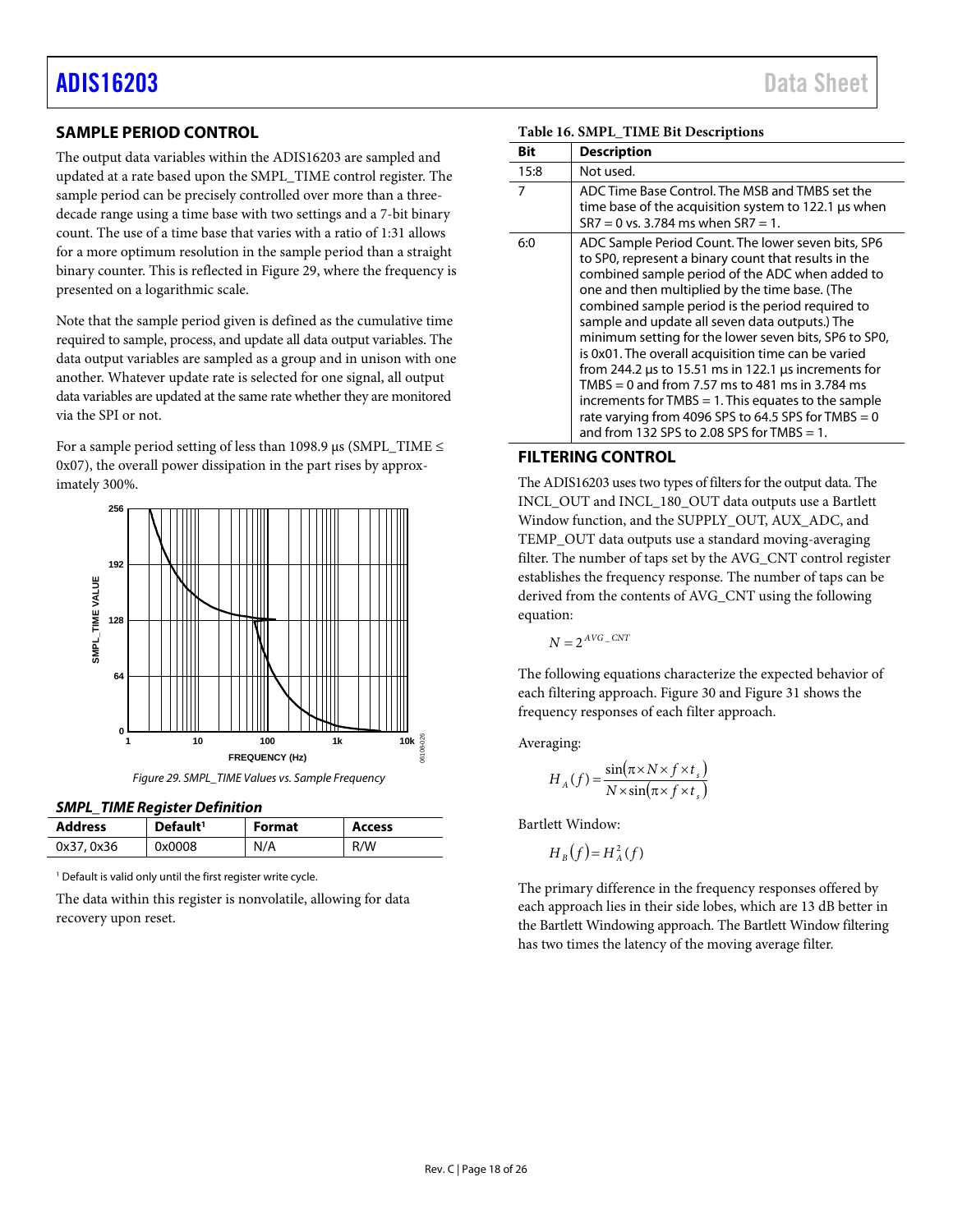# Data Sheet Andrew Sheet Albert Administrative Communication of the [ADIS16203](https://www.analog.com/ADIS16203?doc=ADIS16203.pdf)

<span id="page-18-1"></span>

<span id="page-18-2"></span>*Figure 31. SUPPLY\_OUT, AUX\_ADC, and TEMP\_OUT Filter Response, fS = 4096 SPS*

#### *AVG\_CNT Register Definition*

| <b>Address</b> | Default <sup>1</sup> | Format | <b>Access</b> |
|----------------|----------------------|--------|---------------|
| 0x39, 0x38     | 0x0007               | Binary | R/W           |

<sup>1</sup> Default is valid only until the first register write cycle.

The AVG\_CNT register contains information that represents the number of averages to be applied to the output data. The number of averages can be calculated by powers of 2. The number of averages can be set to 1, 2, 4, 8, 16, 32, 64, 128, or 256.

#### **Table 17. AVG\_CNT Bit Description**

| <b>Bit</b> | <b>Description</b>                                  |
|------------|-----------------------------------------------------|
| 15:4       | Not used                                            |
| 3:0        | Data bits (maximum = 1000, or a decimal value of 8) |

### <span id="page-18-0"></span>**POWER-DOWN CONTROL**

The ADIS16203 has the ability to power down for user-defined amounts of time, using the SLP\_CNT control register. The amount of time specified by the SLP\_CNT control register is equal to the binary count of the 8-bit control word multiplied by 0.5 sec. Therefore, the 255 codes cover an overall shutdown period of 127.5 seconds. The SLP\_CNT register is volatile and is set to 0 upon both power-up and subsequent wake-ups from the power-down period. By setting the SLP\_CNT control register to a nonzero state, the ADIS16203 automatically powers down once the next sample period is completed and the data output registers are updated.

Once the ADIS16203 is placed into power-down mode, it can only return to normal operation by timing out, by a reset command (using the RST hardware control line), or by cycling the power applied to the part. Once awake, the data output registers can be scanned to determine what the state of the output registers were prior to powering down. Once the data is recovered, the device can be powered down again by simply writing a nonzero value to the SLP\_CNT control register and starting the process over.

Once the power-down time is complete, the recovery time for the ADIS16203 is approximately 2 ms. This recovery time is implemented within the device to allow for recovery of the ADC prior to performing the next data conversion. Note that the ND data bit within the data output control registers is cleared when the ADIS16203 is powered down. Likewise, the new data hardware I/O line is placed into an inactive state prior to being powered down. The DAC is placed into a power-down mode as well, resulting in the DAC output dropping to 0 V during the power-down period. All control register settings are retained while powered down with the exception of the SLP\_CNT control register.

#### *SLP\_CNT Register Definition*

| <b>Address</b> | Default <sup>1</sup> | <b>Format</b> | <b>Access</b> |
|----------------|----------------------|---------------|---------------|
| 0x3B, 0x3A     | 0x0000               | Binary        | R/W           |

<sup>1</sup> Default is valid only until the first register write cycle.

#### **Table 18. SLP\_CNT Bit Descriptions**

| Bit  | <b>Description</b> |
|------|--------------------|
| 15:8 | Not used           |
| 7:0  | Data bits          |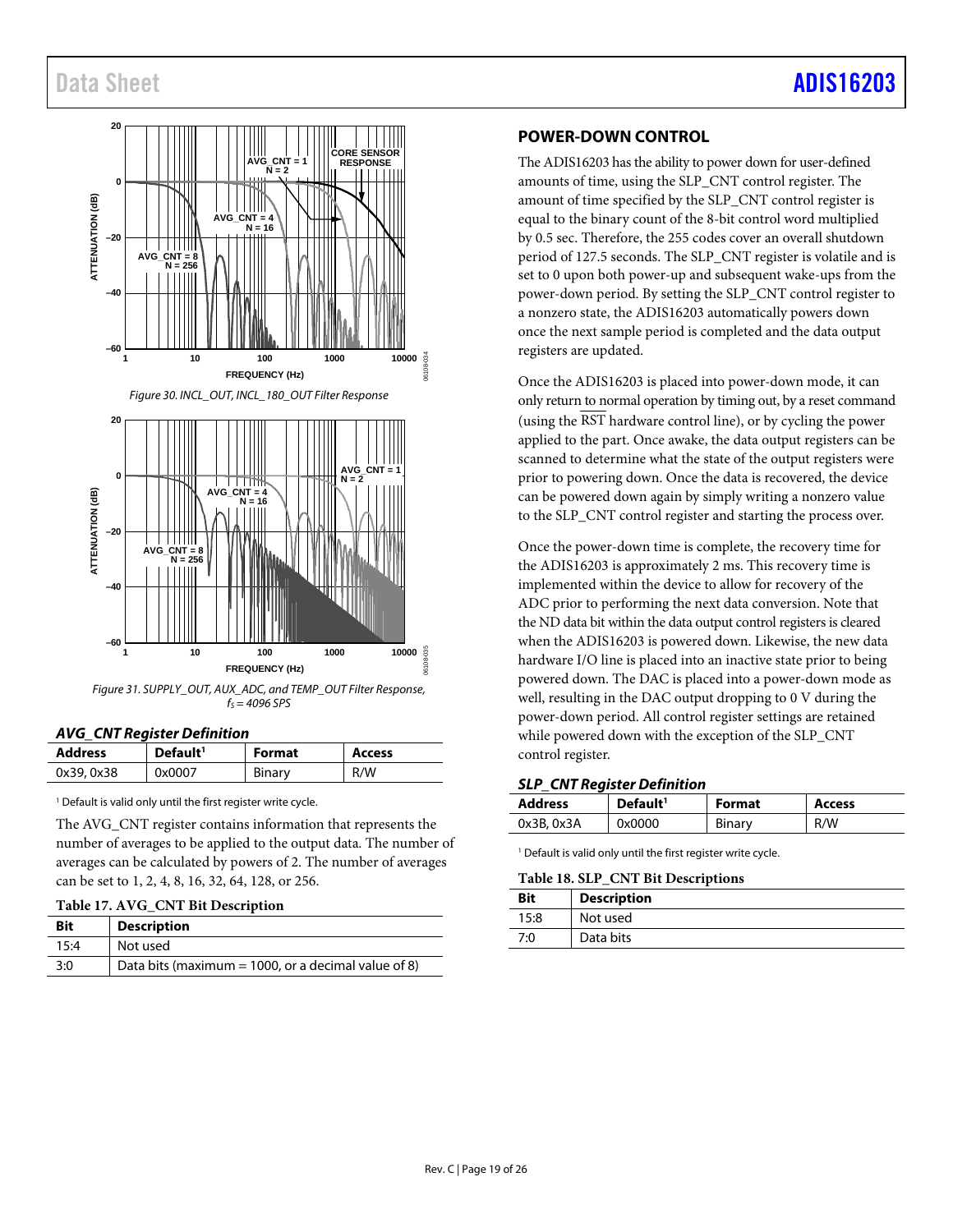### <span id="page-19-0"></span>**STATUS FEEDBACK**

The status control register within the ADIS16203 is utilized in determining the present state of the device. The ability to monitor the device becomes necessary when and if the ADIS16203 has registered an alarm and/or error condition as indicated by the alarm enable (Bit 14) within the output data registers.

#### <span id="page-19-2"></span>*STATUS Register Definition*

| <b>Address</b> | Default <sup>1</sup> | <b>Format</b> | <b>Access</b> |
|----------------|----------------------|---------------|---------------|
| 0x3D.0x3C      | 0x0000               | N/A           | Read only     |

<sup>1</sup> Default is valid only until the first register write cycle.

The STATUS control register contains the alarm/error flags that indicate abnormal operating conditions. See [Table 19](#page-19-3) for the definition of each bit. Bit 0 and Bit 1 will automatically clear when the power supply is in the specified range of operation. Setting Bit 4 in the COMMAND register clears all flags. The flags are set on a continuing basis as long as the error or alarm conditions persist.

<span id="page-19-3"></span>

| Table 19. STATUS Bit Descriptions |
|-----------------------------------|
|-----------------------------------|

| Bit            | <b>Description</b>                |
|----------------|-----------------------------------|
| 15:10          | Not used                          |
| 9              | Alarm 2 Status                    |
|                | 1: Active                         |
|                | 0: Normal mode                    |
| 8              | Alarm 1 status                    |
|                | 1: Active                         |
|                | 0: Normal mode                    |
| 7:6            | Not used                          |
| 5              | Self Test Fail                    |
|                | 1: Self-test failure              |
|                | 0: Self-test pass                 |
| 3              | <b>SPI Communications Failure</b> |
|                | 1: Error condition                |
|                | 0: Normal mode                    |
| $\overline{2}$ | Control Register Update Failed    |
|                | 1: Error condition                |
|                | 0: Normal mode.                   |
| 1              | Power Supply Above 3.625 V        |
|                | 1: Error condition                |
|                | 0: Normal mode                    |
| 0              | Power Supply Below 2.975 V        |
|                | 1: Error condition                |
|                | 0: Normal mode                    |

### <span id="page-19-1"></span>**COMMAND CONTROL**

The COMMAND control register is utilized in sending global commands to the ADIS16203 device. Any one of the global commands can be implemented by simply writing 1 to its corresponding bit location. The command control register has write-only capability and is volatile. [Table 20](#page-19-4) describes each of these global commands.

#### *COMMAND Register Definition*

| <b>Address</b>  | Default <sup>1</sup> | <b>Format</b> | Access     |
|-----------------|----------------------|---------------|------------|
| $0x3F$ , $0x3E$ | 0x0000               | N/A           | Write only |

<span id="page-19-4"></span><sup>1</sup> Default is valid only until the first register write cycle.

|                | <b>Table 20. COMMAND Bit Descriptions</b>                                                                                                                                                                                                                                                                                                                                                                                                                                                                                 |  |  |
|----------------|---------------------------------------------------------------------------------------------------------------------------------------------------------------------------------------------------------------------------------------------------------------------------------------------------------------------------------------------------------------------------------------------------------------------------------------------------------------------------------------------------------------------------|--|--|
| <b>Bit</b>     | <b>Description</b>                                                                                                                                                                                                                                                                                                                                                                                                                                                                                                        |  |  |
| 15:8           | Not used.                                                                                                                                                                                                                                                                                                                                                                                                                                                                                                                 |  |  |
| 7              | Software Reset Command.                                                                                                                                                                                                                                                                                                                                                                                                                                                                                                   |  |  |
| 6:5            | Not used.                                                                                                                                                                                                                                                                                                                                                                                                                                                                                                                 |  |  |
| 4              | Clear Status Register, once per activation                                                                                                                                                                                                                                                                                                                                                                                                                                                                                |  |  |
| $\overline{3}$ | Manual Flash Update Command. This command is<br>utilized in updating all of the nonvolatile registers to<br>Flash. Once the command is initiated, the supply<br>voltage, VDD, must remain within specified limits for<br>50 ms to ensure proper update of the nonvolatile<br>registers to Flash.                                                                                                                                                                                                                          |  |  |
| $\overline{2}$ | Auxiliary DAC Latch Command. This command acts to<br>latch the AUX_DAC control register data into the<br>auxiliary DAC upon receipt of the command. This allows<br>for sequential loading of the upper and lower AUX_DAC<br>data bytes via the SPI without having the auxiliary DAC<br>transition into unwanted, intermediate states based<br>upon the individual AUX_DAC data bytes. Once the two<br>bytes of AUX_DAC are loaded, the DAC latch command<br>is initiated to move the data into the auxiliary DAC itself.  |  |  |
| $\mathbf{1}$   | Factory Reset Command. This command allows the user<br>to reset the INCL_NULL register to its nominal setting<br>(0x0000) upon receipt of the command. Data within the<br>moving average filters is reset. As the manual Flash<br>command (COMMAND register, Bit 3), this command<br>stores all of the nonvolatile registers to Flash. Once the<br>command is initiated, the supply voltage, VDD, must<br>remain within specified limits for 50 ms to ensure<br>proper update of the nonvolatile registers to Flash.      |  |  |
| 0              | Null Command. This command loads the inclination<br>offset register with a value that zeros out the inclination<br>and outputs. Useful as a single command to simulta-<br>neously zero the inclination outputs. As the manual<br>Flash command (COMMAND register, Bit 3), this command<br>stores all of the nonvolatile registers to Flash. Once the<br>command is initiated, the supply voltage, VDD, must<br>remain within specified limits for 50 ms to ensure<br>proper update of the nonvolatile registers to Flash. |  |  |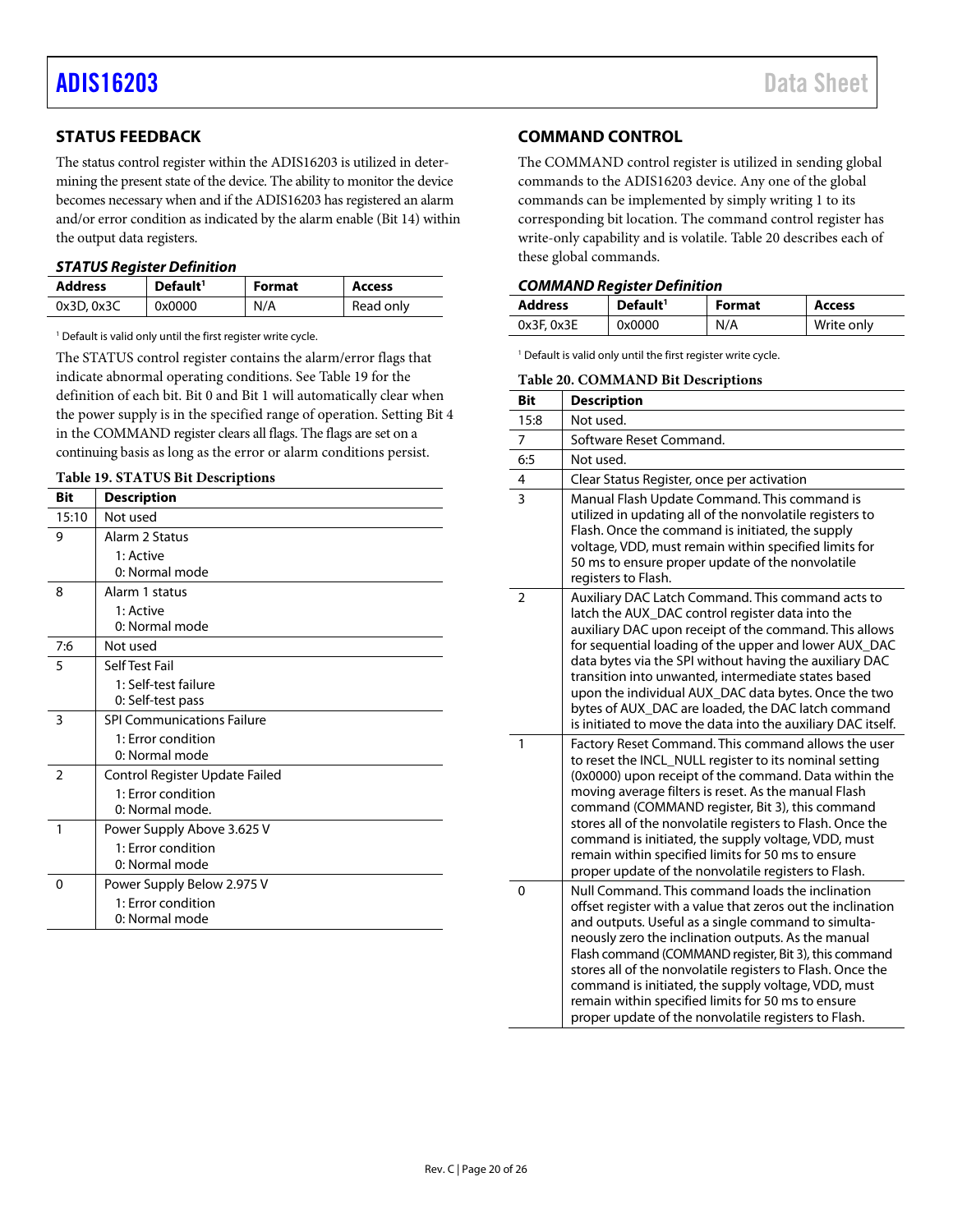### <span id="page-20-0"></span>**MISCELLANEOUS CONTROL REGISTER**

The MSC\_CTRL control register governs the operation of several miscellaneous features: using the general purpose I/O for data-ready (DR) hardware I/O function, reversing the polarity of rotation (clockwise vs. counter clockwise), and self-test. The control bits for each of these functions are described i[n Table 21.](#page-20-1)

The operation of the data-ready hardware I/O function is very similar to the alarm hardware I/O function (controlled through the ALM\_CTRL control register). In this case, the MSC\_CTRL register can be used in setting up one of the GPIO pins to serve as the hardware output pin that indicates when the sampling, conversion, and processing of the data output variables have been completed. This register provides the ability to enable the data-ready hardware function and establish its polarity.

The data-ready hardware I/O pin is reset automatically to an inactive state part way through the next conversion cycle, resulting in a pulse train with a duty cycle varying from ~15% to 35%, depending upon the sample period setting. Upon completion of the next data processing cycle, the data ready hardware I/O line is set to 1.

The MSC\_CTRL, ALM\_CTRL, and GPIO\_CTRL control registers can influence the same GPIO pins. A priority level has been established to avoid conflicting assignments of the two GPIO pins. This priority level is defined as MSC\_CTRL and has precedence over ALM\_CTRL, which has precedence over GPIO\_CTRL.

The self-test operation exercises the base accelerometer's mechanical structure and establishes a mechanical diagnostic test. The self-test offers the ability to have the ADIS16203 run an internal diagnostic test, which returns a pass/fail condition (see the STATUS register definition of Bit 5 in [Table 19\)](#page-19-3). This feature also provides the ability to observe the incline angle outputs during the self-test function, which is nominally 37°, regardless of the incline angle of the device. Note that a self-test changes the contents of SMPL\_TIME to improve the speed of this test. Upon completion, the ADIS16203 restores the original contents to SMPL\_TIME.

### *MSC\_CTRL Register Definition*

| <b>Address</b> | Default <sup>1</sup> | <b>Format</b> | <b>Access</b> |
|----------------|----------------------|---------------|---------------|
| 0x35, 0x34     | 0x0000               | N/A           | R/W           |

<sup>1</sup> Default is valid only until the first register write cycle.

The 16-bit miscellaneous control register is used in the controlling of the self-test and data-ready hardware functions. This includes turning on and off the self-test function, as well as configuring the data-ready function. For the data-ready function, the written values are nonvolatile, allowing for data recovery upon reset. The self-test data is volatile and is set to 0s upon reset. This register has read/write capability.

<span id="page-20-1"></span>**Table 21. MSC\_CTRL Bit Descriptions**

| <b>Bit</b> | <b>Description</b>                                                                                                                                                                                                         |
|------------|----------------------------------------------------------------------------------------------------------------------------------------------------------------------------------------------------------------------------|
| 15:11      | Not used                                                                                                                                                                                                                   |
| 10         | No Self-Test on Power-Up                                                                                                                                                                                                   |
|            | 1: No self-test on power-up or reset<br>0: Self-test on power-up enabled (typically requires<br>approximately 13 ms in high performance mode and<br>approximately 35 ms in low power mode with every<br>power-up or reset) |
| 9          | <b>Reverse Rotation</b>                                                                                                                                                                                                    |
|            | 1: Reverses rotation of both inclination outputs<br>0: Normal operation                                                                                                                                                    |
| 8          | Self-Test Enable                                                                                                                                                                                                           |
|            | 1: ST enabled (continuous self-test)                                                                                                                                                                                       |
|            | 0: ST disabled                                                                                                                                                                                                             |
| 7:3        | Not used                                                                                                                                                                                                                   |
| 2          | Data-Ready Enable                                                                                                                                                                                                          |
|            | 1: DR enabled                                                                                                                                                                                                              |
|            | 0: DR disabled                                                                                                                                                                                                             |
| 1          | Data-Ready Polarity                                                                                                                                                                                                        |
|            | 1: Active high                                                                                                                                                                                                             |
|            | 0: Active low                                                                                                                                                                                                              |
| $\Omega$   | Data-Ready Line Select                                                                                                                                                                                                     |
|            | 1:DIO1                                                                                                                                                                                                                     |
|            | 0:DIOO                                                                                                                                                                                                                     |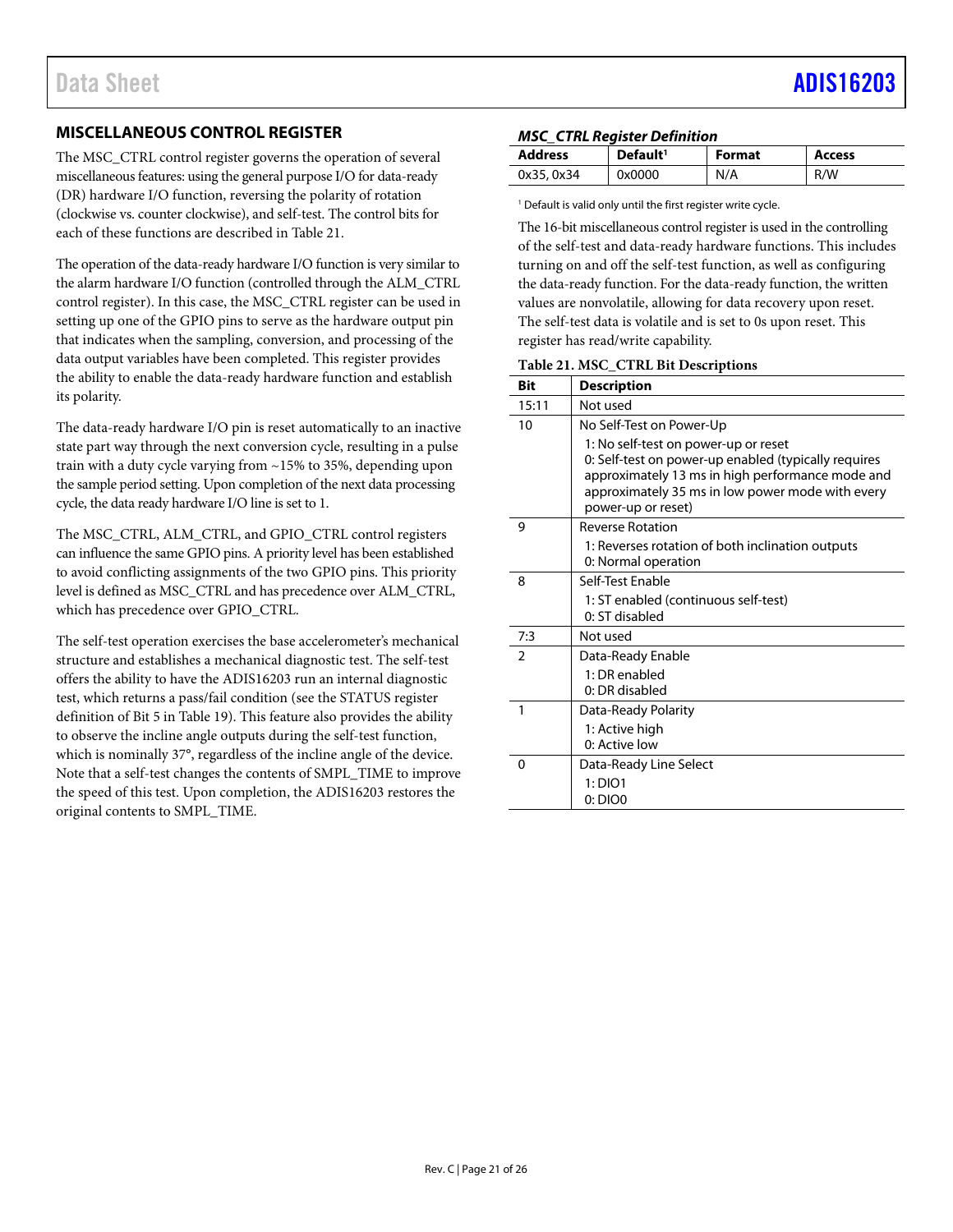# <span id="page-21-1"></span><span id="page-21-0"></span>PERIPHERALS **AUXILIARY ADC FUNCTION**

The auxiliary ADC function integrates a standard 12-bit ADC into the ADIS16203 to digitize other system-level analog signals. The output of the ADC can be monitored through the AUX\_ADC control register, as defined in [Table 6.](#page-12-1) The ADC consists of a 12-bit successive approximation converter. The output data is presented in straight binary format with the full-scale range extending from 0 V to VREF. A high precision, low drift, factory-calibrated 2.5 V reference is also provided.

[Figure 32](#page-21-3) shows the equivalent circuit of the analog input structure of the ADC. The input capacitor, C1, is typically 4 pF and can be attributed to parasitic package capacitance. The two diodes provide ESD protection for the analog input. Care must be taken to ensure that the analog input signals never exceed the supply rails by more than 300 mV. This would cause these diodes to become forward-biased and to start conducting. These diodes can handle 10 mA without causing irreversible damage to the part. The resistor is a lumped component that represents the on resistance of the switches. The value of this resistance is typically 100  $Ω$ . Capacitor C2 represents the ADC sampling capacitor and is typically 16 pF.



*Figure 32. Equivalent Analog Input Circuit Conversion Phase: Switch Open Track Phase: Switch Closed*

<span id="page-21-3"></span>For ac applications, removing high frequency components from the analog input signal is recommended by using an RC low-pass filter on the relevant analog input pins.

In applications where harmonic distortion and signal-to-noise ratio are critical, the analog input should be driven from a low impedance source. Large source impedances significantly affect the ac performance of the ADC. This can necessitate the use of an input buffer amplifier. When no input amplifier is used to drive the analog input, the source impedance should be limited to values less than 1 kΩ. The maximum source impedance depends on the amount of total harmonic distortion (THD) that can be tolerated.

# <span id="page-21-2"></span>**AUXILIARY DAC FUNCTION**

The auxiliary DAC function integrates a standard 12-bit DAC into the ADIS16203. The DAC output is buffered and fed off-chip to allow for the control of miscellaneous system-level functions. Data downloads through the writing of two adjacent data bytes as defined in its register definition. To prevent the DAC from transitioning through inadvertent states during data downloads, a single command is used to simultaneously latch both data bytes into the DAC after they have been written into the AUX\_DAC control register. This command is implemented by writing 1 to Bit 2 of the command control register and, once received, results in the DAC output transitioning to the desired state.

The DAC output provides an output range of 0 V to 2.5 V. The DAC output buffer features a true rail-to-rail output stage. This means that, unloaded, the output is capable of reaching within 5 mV of ground. Moreover, the DAC's linearity performance (when driving a 5 k $\Omega$  resistive load to ground) is good through the full transfer function, except for Code 0 to Code 100. Linearity degradation near ground is caused by saturation of the output amplifier. As the output is forced to sink more current, the nonlinear region at the bottom of the transfer function becomes larger. Larger current demands can significantly limit output voltage swing.

### *AUX\_DAC Register Definition*

| <b>Address</b> | Default <sup>1</sup> | <b>Format</b> | Access |
|----------------|----------------------|---------------|--------|
| 0x31, 0x30     | 0x0000               | Binary        | R/W    |

<sup>1</sup> Default is valid only until the first register write cycle.

The AUX\_DAC register controls the DAC function of the ADIS16203. The data bits provide a 12-bit binary format number, with 0 representing 0 V and 0x0FFFh representing 2.5 V. The data within this register is volatile and is set to 0s upon reset. This register has read/write capability.

### **Table 22. AUX\_DAC Bit Descriptions**

| Bit   | <b>Description</b> |  |
|-------|--------------------|--|
| 15:12 | Not used           |  |
| 11:0  | Data bits          |  |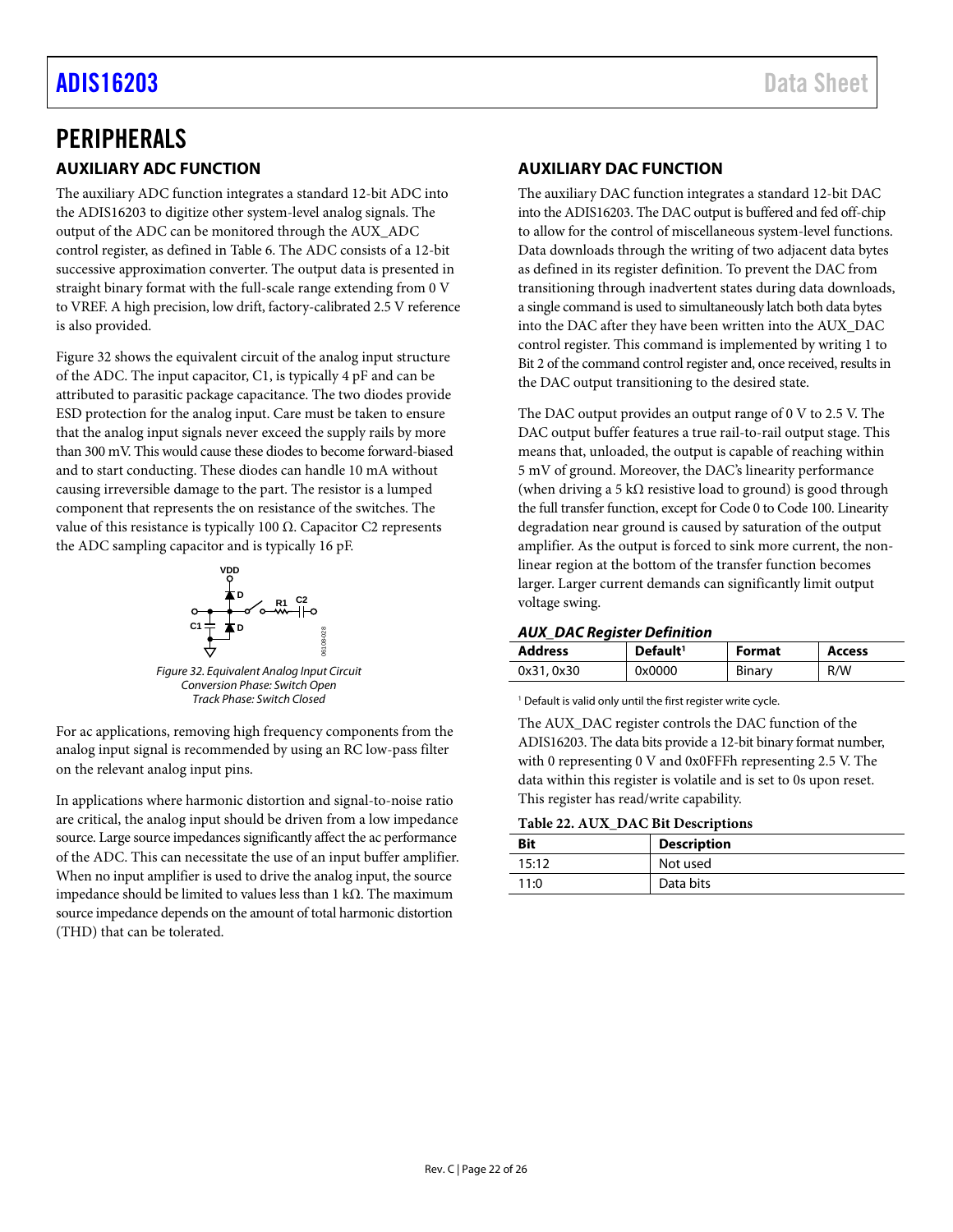### <span id="page-22-0"></span>**GENERAL-PURPOSE I/O CONTROL**

As previously noted, the ADIS16203 provides two general-purpose, bidirectional I/O pins (GPIOs) that are available to the user for control of auxiliary circuits within the target application. All I/O pins are 5 V tolerant, meaning that the GPIOs support an input voltage of 5 V. Each GPIO pin has an internal pull-up resistor of approximately 100 kΩ and a drive capability of 1.6 mA. The direction, as well as the logic level, can be controlled for these GPIO pins through the GPIO\_CTRL control register, as defined in [Table 23.](#page-22-1)

These same GPIO pins are also controllable through the ALM\_CTRL and MSC\_CTRL control registers. The priority for these three control registers in controlling the two GPIO pins is MSC\_CTRL has precedence over ALM\_CTRL, which has precedence over GPIO\_CTRL.

#### *GPIO\_CTRL Register Definition*

| <b>Address</b> | Default <sup>1</sup> | <b>Format</b> | <b>Access</b> |
|----------------|----------------------|---------------|---------------|
| 0x33, 0x32     | 0x0000               | N/A           | R/W           |

<sup>1</sup> Default is valid only until the first register write cycle.

The data within the general-purpose digital I/O control register is volatile and is set to 0s upon reset.

#### <span id="page-22-1"></span>**Table 23. GPIO\_CTRL Bit Descriptions**

| Bit   | <b>Description</b>                                 |
|-------|----------------------------------------------------|
| 15:10 | Not used                                           |
| 9     | General-Purpose I/O Line 1 Polarity                |
|       | $0:1$ ow<br>1: High                                |
| 8     | General-Purpose I/O Line 0 Polarity                |
|       | $0:$ Low<br>1: High                                |
| 7:2   | Not used                                           |
| 1     | General-Purpose I/O Line 1, Data Direction Control |
|       | 0: Input<br>1: Output                              |
| O     | General-Purpose I/O Line 0, Data Direction Control |
|       | 0: Input                                           |
|       | 1: Output                                          |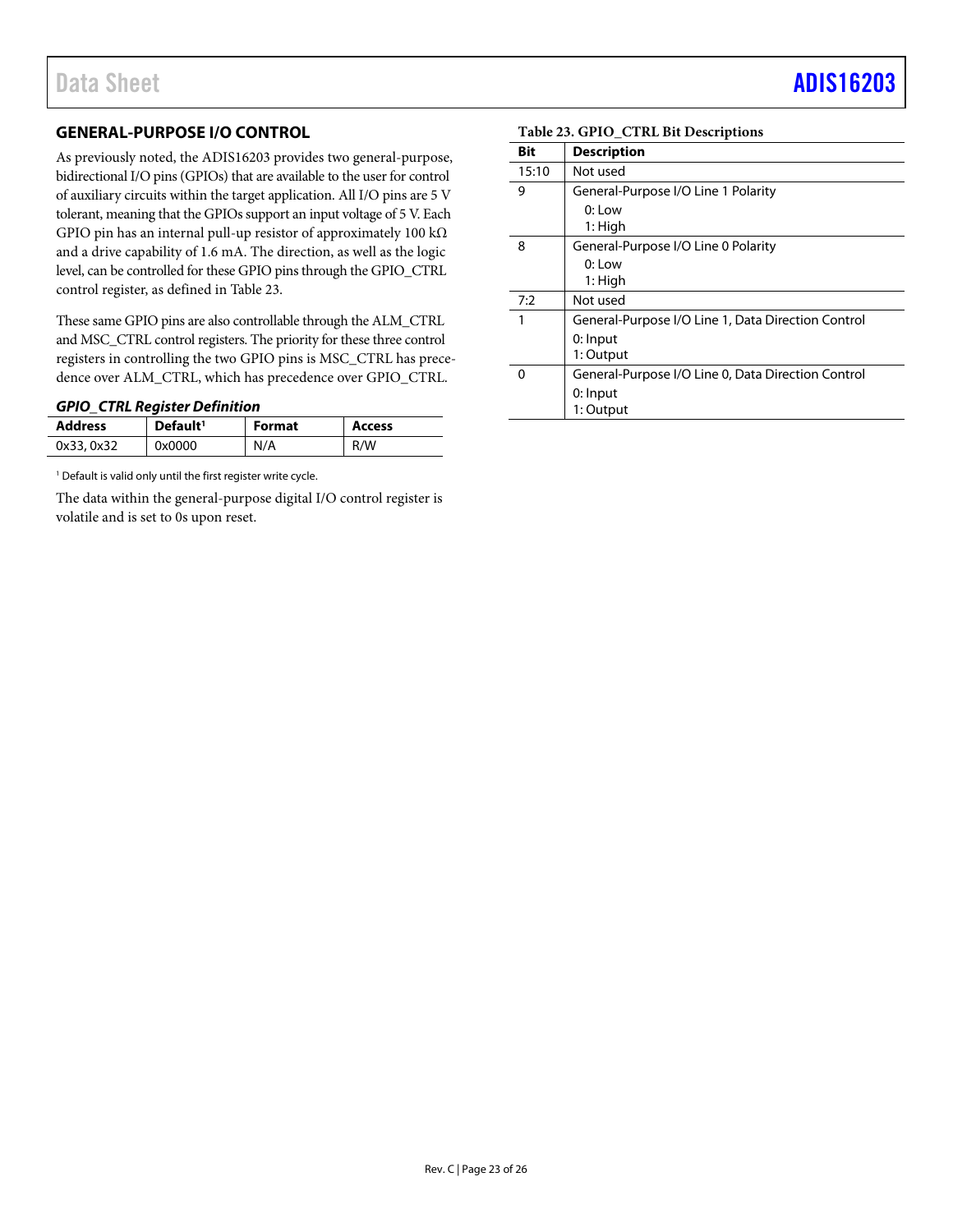# <span id="page-23-0"></span>APPLICATIONS INFORMATION

## <span id="page-23-1"></span>**HARDWARE CONSIDERATIONS**

The ADIS16203 can be operated from a single 3.3 V (3.0 V to 3.6 V) power supply. The ADIS16203 integrates two decoupling capacitors that are 1 μF and 0.1 μF in value. For the local operation of the ADIS16203, no additional power supply decoupling capacitance is required.

However, if the system power supply presents a substantial amount of noise, additional filtering may be required. If additional capacitors are required, connect the ground terminal of each capacitor directly to the underlying ground plane. Finally, note that all analog and digital grounds should be referenced to the same system ground reference point.

### <span id="page-23-2"></span>**GROUNDING AND BOARD LAYOUT RECOMMENDATIONS**

Maintaining low impedance signal return paths can be very critical in managing system-level noise effects. For best results, use a single, continuous ground plane that is tied to each ADIS16203 ground pin via short trace lengths. In addition to maintaining a low impedance ground structure, routing the SPI signals away from sensitive analog circuits, such as the ADC and DACs (if they are in use), can help mitigate system-level noise risks.

### <span id="page-23-3"></span>**SELF-TEST TIPS**

When using the ADIS16203's self-test function to monitor incline angles around 0°, using the INCL\_180\_OUT register is more convenient than using the INCL\_OUT register. Because the measurements in the INCL\_OUT register jump from 0 to 359.975, they may trigger false alarms. The same philosophy can be applied to monitoring conditions around 180°. Because the INCL\_OUT provides continuous measurements through 180° and the INCL\_180\_OUT abruptly changes from −180° to +180°, the INCL\_OUT register is a more convenient choice.

### <span id="page-23-4"></span>**BAND GAP REFERENCE**

The ADIS16203 provides an on-chip band gap reference of 2.5 V that is utilized by the on-board ADC and DAC. This internal reference also appears on the VREF pin. This reference can be connected to external circuits in the system. An external buffer would be required because of the low drive capability of the VREF output.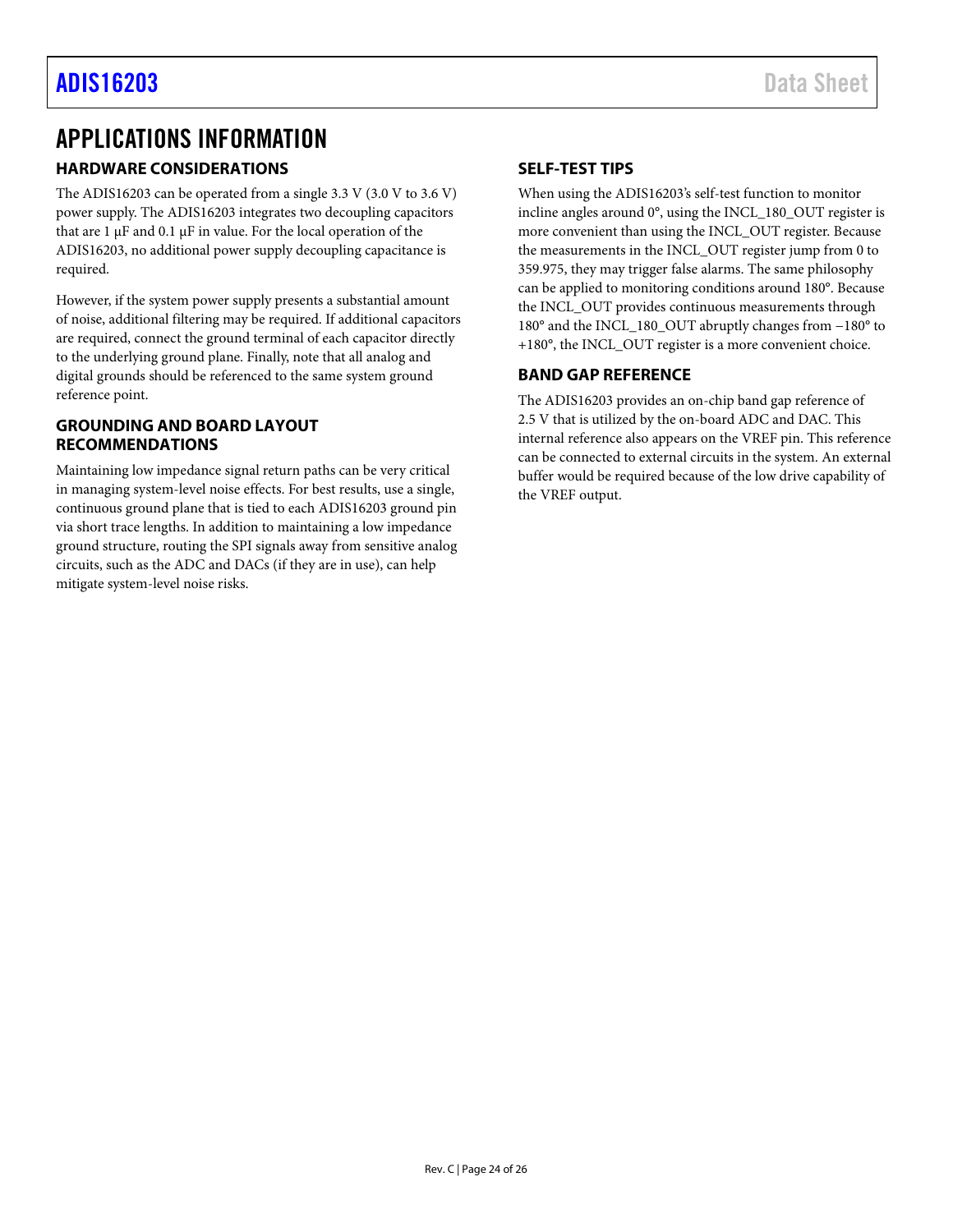# <span id="page-24-0"></span>**POWER SUPPLY CONSIDERATIONS**

The ADIS16203 is a precision sensing system that uses an embedded processor for critical interface and signal processing functions. Supporting this processor requires a low impedance power supply, which can manage transient current demands that happen during normal operation, as well as during the start-up process. Transient current demands start when the voltage on the VDD pin reaches  $\sim$  2.1 V. Therefore, it is important for the voltage on the VDD pin to reach 3 V as quickly as possible. Linear VDD ramp profiles that reach 3 V in 100 µs provide reliable results when used in conjunction with design practices that support a low dynamic source impedance. The [ADP1712](http://www.analog.com/ADP1712?doc=ADIS16203.pdf) is a linear regulator that can support the recommended ramp profile. See th[e ADIS1620x/21x/22x Power Regulator](https://ez.analog.com/mems/w/documents/4398/faq-adis1620x-21x-22x-power-regulator-suggestion?doc=ADIS16203.pdf)  [Suggestion](https://ez.analog.com/mems/w/documents/4398/faq-adis1620x-21x-22x-power-regulator-suggestion?doc=ADIS16203.pdf) page for a reference design suggestion for using this regulator with the ADIS16203.

### *Power-On-Reset Function*

The ADIS16203 has a power-on-reset (POR) function that triggers a reset if the voltage on the VDD pin fails to transition between 2.35 V and 2.7 V within 128 ms.

### *Transient Current from VDD Ramp Rate*

Because the ADIS16203 contains 2 μF of decoupling capacitance on VDD and some systems may use additional filtering capacitance, the VDD ramp rate has a direct impact on the initial transient current requirements. Use the following formula to estimate the transient current associated with the capacitance (C) and VDD ramp rate (dV/dt):

$$
i(t) = C \, dV / \, dt
$$

For example, if VDD transitions from 0 V to 3.3 V in 33 µs, dV/dt is equal to 100000 V/S (3.3 V/33  $\mu$ s). When charging the internal 2  $\mu$ F capacitor (no external capacitance), the charging current for this ramp rate is 200 mA during the 33 µs ramp time. This relationship provides a tool for evaluating the initial charging currents against the current-limit thresholds of system power supplies, which can cause power supply interruptions and the appearance of failed startups. This relationship can also be important for maintaining surge current ratings of series elements.

# <span id="page-24-1"></span>**ASSEMBLY**

When developing a process flow for installing ADIS16203 devices on printed circuit boards (PCBs), see the JEDEC J-STD-020C standard for reflow temperature profile and processing information. The ADIS16203 can use the tin (Sn), lead (Pb) eutectic process and the Pb-free eutectic process from this standard. One exception to the standard is that the peak temperature exposure is 240°C. For a complete list of assembly process suggestions, see the [ADIS162xx LGA Assembly](https://ez.analog.com/mems/w/documents/4401/faq-adis162xx-lga-assembly-guidelines?doc=ADIS16203.pdf)  [Guidelines](https://ez.analog.com/mems/w/documents/4401/faq-adis162xx-lga-assembly-guidelines?doc=ADIS16203.pdf) page. Se[e Figure 33](#page-24-4) for an example pattern of the location of the ADIS16203 on a PCB.

### <span id="page-24-2"></span>**EXAMPLE PAD LAYOUT**



*Figure 33. Example Pad Layout*

## <span id="page-24-4"></span><span id="page-24-3"></span>**X-RAY SENSITIVITY**

Exposure to high dose rate X-rays, such as those in production systems that inspect solder joints in electronic assemblies, may affect accelerometer bias errors. For optimal performance, avoid exposing th[e ADIS16203](http://www.analog.com/ADIS16405?doc=ADIS16405.pdf) to this type of inspection.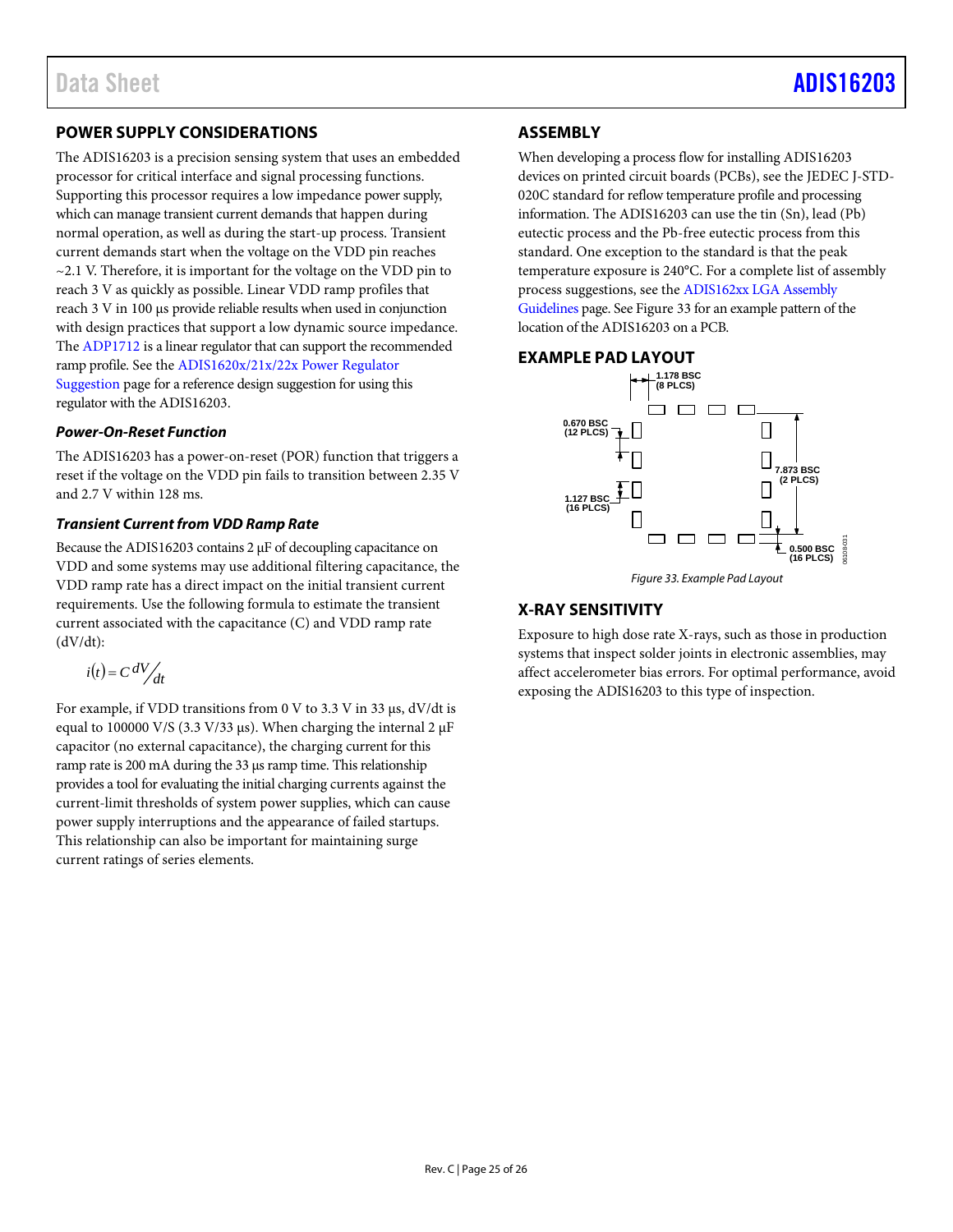# <span id="page-25-0"></span>OUTLINE DIMENSIONS



*Figure 34. 16-Terminal Land Grid Array [LGA] (CC-16-2) Dimensions shown in millimeters*

# <span id="page-25-1"></span>**ORDERING GUIDE**

| Model <sup>1</sup> | <b>Temperature Range</b>            | <b>Package Description</b>        | Package Option |
|--------------------|-------------------------------------|-----------------------------------|----------------|
| ADIS16203CCCZ      | $-40^{\circ}$ C to $+125^{\circ}$ C | 16-Terminal Land Grid Array [LGA] | $CC-16-2$      |
| ADIS16203/PCBZ     |                                     | Evaluation Board                  |                |
| EVAL-ADIS2Z        |                                     | Evaluation System                 |                |

 $1 Z =$  RoHS Compliant Part.

**©2006–2019 Analog Devices, Inc. All rights reserved. Trademarks and registered trademarks are the property of their respective owners. D06108-0-3/19(C)** 



www.analog.com

**121409-C**

Rev. C | Page 26 of 26